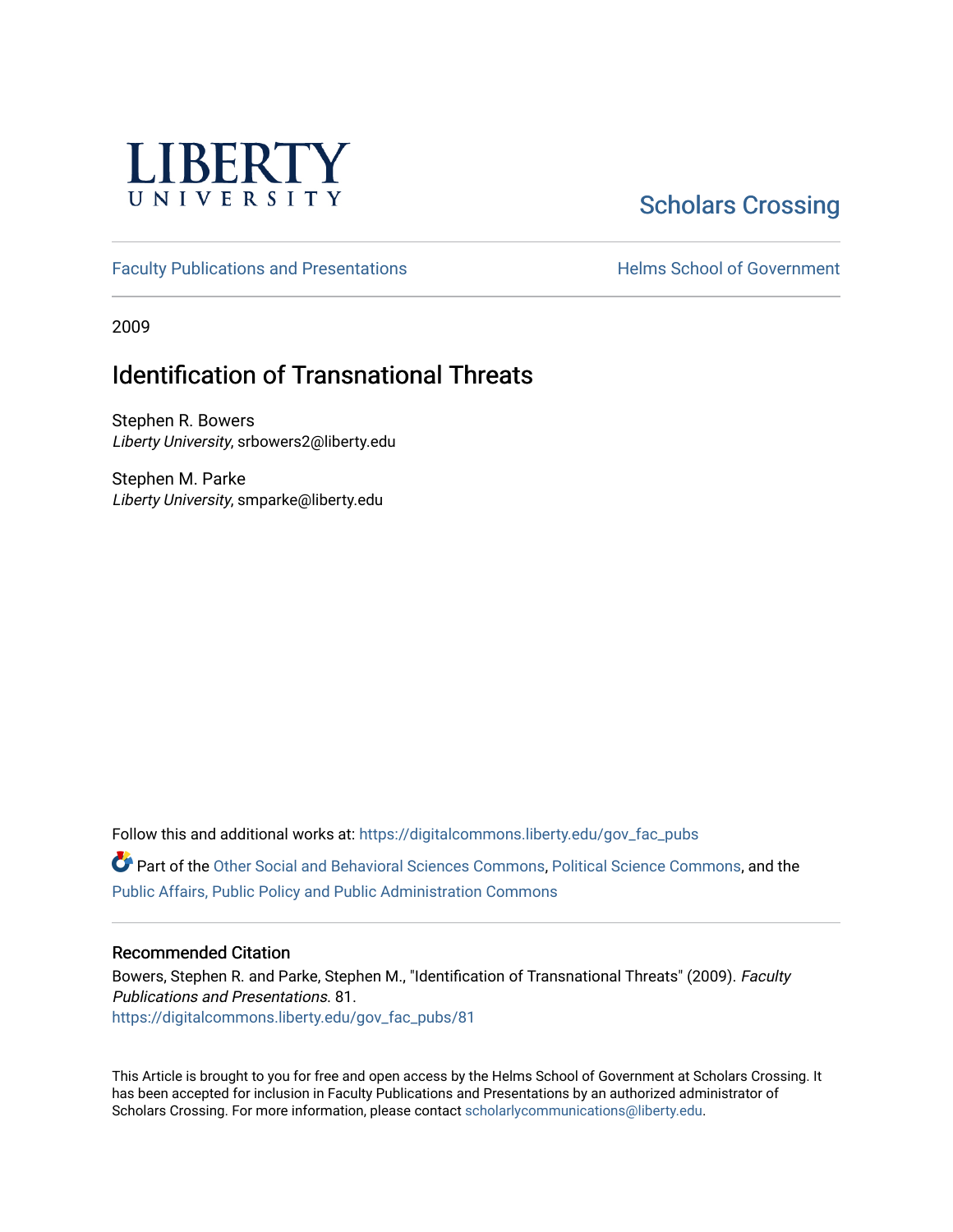#### **Stephen R. Bowers Stephen M. Parke**

#### Executive Summary

In the past, the starting point for threat identification was the nation state. Today, national boundaries have lost much of their significance and global forces lacking identifiable national frontiers represent a real threat to US security.

New technologies have facilitated the development of advanced terrorist methodologies and tactics.

A new and increasingly significant threat is hostile forces which operate within the borders of states which are friendly to the United States.

American universities are increasingly vulnerable to new transnational threats by virtue of the opportunities they present for acquisition of dual use technological skills.

With its new cellular structure, terrorism has been privatized, is more difficult to counter, and enjoys great access to funds, weapons, and training.

The broad anti-war coalition has created threats to the US critical infrastructure in connection with "direct action" against the Iraqi war.

In one year alone, computer criminals funneled over 2.6 billion dollars out of Russia through Cyprus.

Traffic in false documents constitutes an especially significant threat to our critical infrastructure and has become more serious with technological advances that have eased the production of such documents.

The rise of identity theft, an important variation of traffic in false documents, threatens to undermine an important infrastructure base.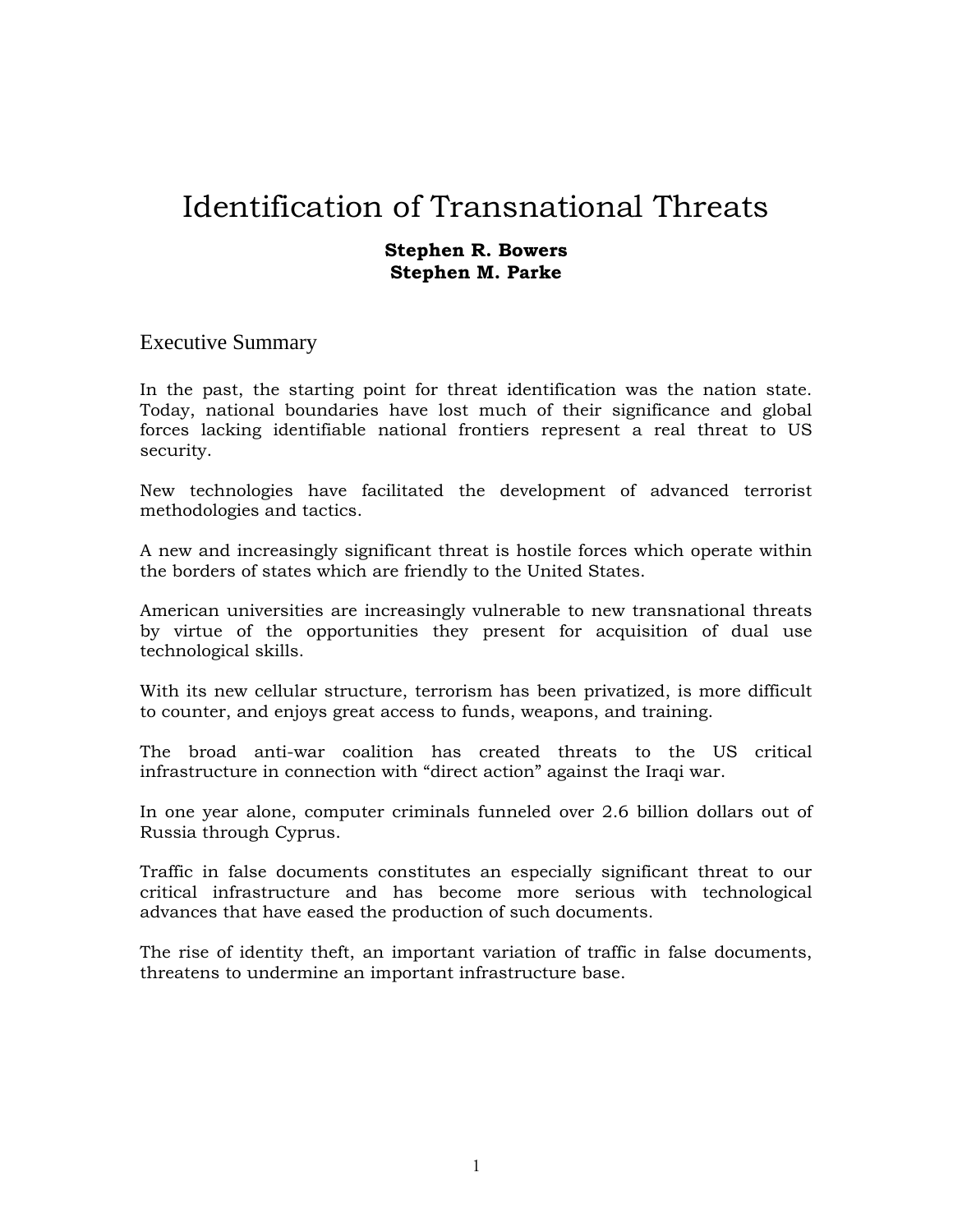## **Stephen R. Bowers Stephen M. Parke**

Transformation of Threat Analysis: Basic Assumptions

The starting point of this analysis is the assumption that there is an essential linkage between policy research and actions. Therefore, if one accepts that there is such a thing as a transnational threat, it is incumbent upon that person to identify the specific threat. If that threat can be identified the logical next step is to engage in an analysis of the identified threat by utilization such tools as a terrorist typology. Finally, if all these steps can be accomplished, one is left with a duty to respond.

The latter obligation, however, is the most difficult because there is no international or even national consensus to impose sanctions against nation states or even companies that support terrorists or terrorism. The fact that in recent years nations such as Germany and France have provided support to Iran and Syria even as those regimes have been implicated in terrorist activities directed against the West.

The first step in this analytical process is to recognize that the transformation of the international arena has completely altered traditional threat analysis scenarios. In the past, the starting point for threat identification was the nation state and analysts could conduct examinations based on readings of the activities of any state which could have an impact on US security. Today, national boundaries have lost much of their significance and global forces lacking identifiable national frontiers represent a real threat to US security.

At the same time, the intentions of forces which threaten national security have also changed. During the Cold War era, US policy makers saw world domination as the eventual intent of our adversaries. In this new environment, global forces such as Islam aim at nothing less than the destruction of Western societies that they view as fundamentally corrupt and totally beyond hope of reform or redemption. In his book, *Militant Islam Reaches America*, Daniel Pipes writes that "there is…no comparable threat today" to that posed by militant Islam. This situation, Pipes argues, is not simply the result of Western foreign policies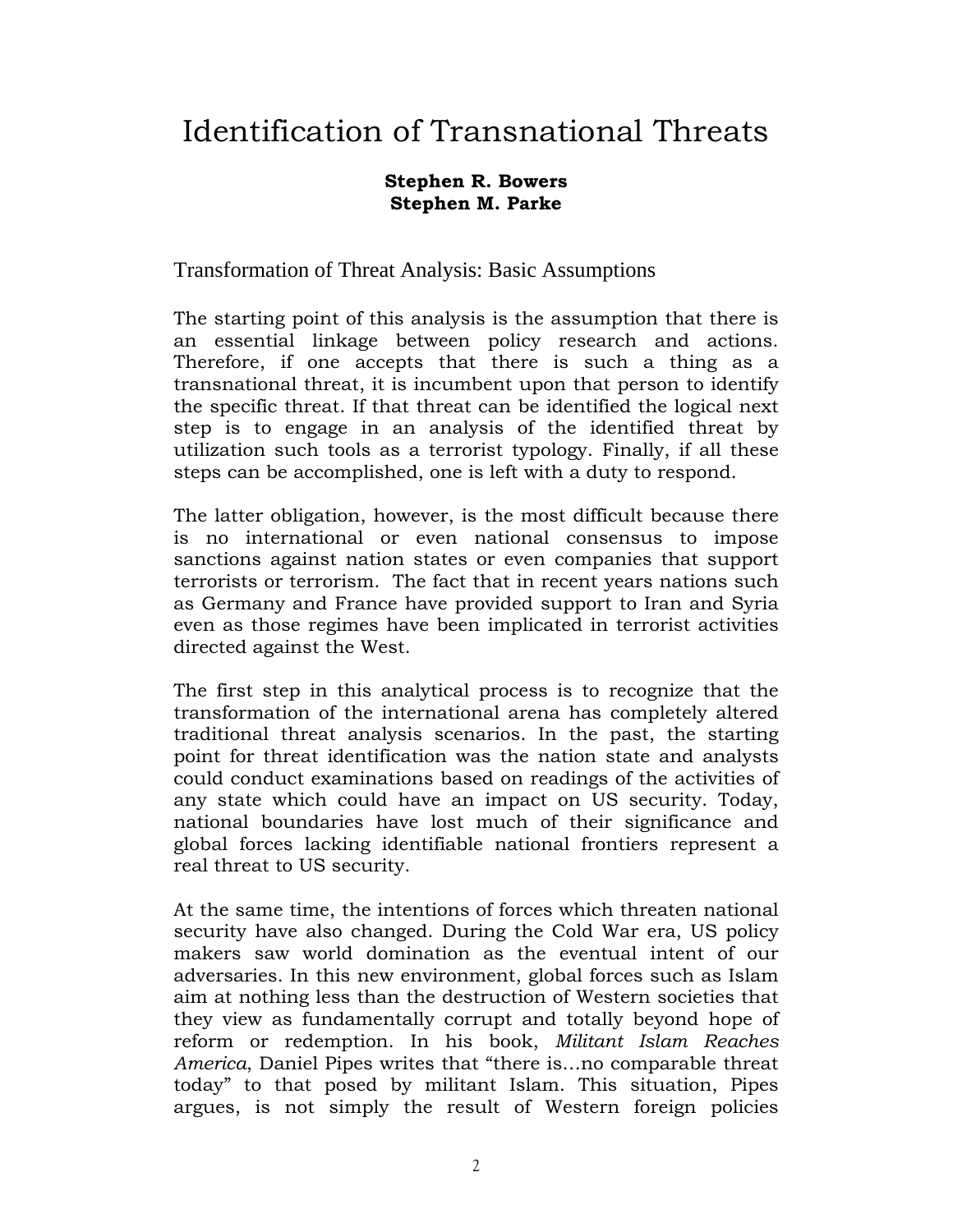perceived as "anti-Muslim" but is derived an Islamic realization that the glories of previous centuries – with their stunning combat victories and great prosperity - have been lost. "In modern times, those battlefield victories have been lacking, as have prosperity and scientific breakthroughs," Pipes writes. 1 He explains that the modern Islamic trauma has been exacerbated by a realization that, while Muslims constitute 20% of the world's population, they make up over half of the world's 1.2 billion who live in live in abject poverty. 2

While goals have changed, the tactics employed by our adversaries are no longer based on conventional military strikes that can be deterred via traditional strategies such as containment, massive retaliation, or flexible response. Contemporary global forces are increasingly inclined toward the utilization of transnational terrorism as a weapon to counter Western military and economic might. In such an environment, the deterrent instruments created by Western militaries lose the potency and relevance that enabled them to effectively counter the Soviet military and political threats of the Cold War.

Terror has been privatized and cells can now operate independently. This has resulted in a paradigm shift in how they operate. Their use of internet and other methods of communication has made an enormous tactical difference and forever changed the dynamics of counterterrorism efforts.

<sup>&</sup>lt;sup>1</sup> Daniel Pipes, *Militant Islam Reaches America*, New York: W. W. Norton, Publishers, 2003, pp. 3-4

<sup>2</sup> Daniel Pipes, "Islam and Islamism", *The National Interest*, Spring 2000, p.87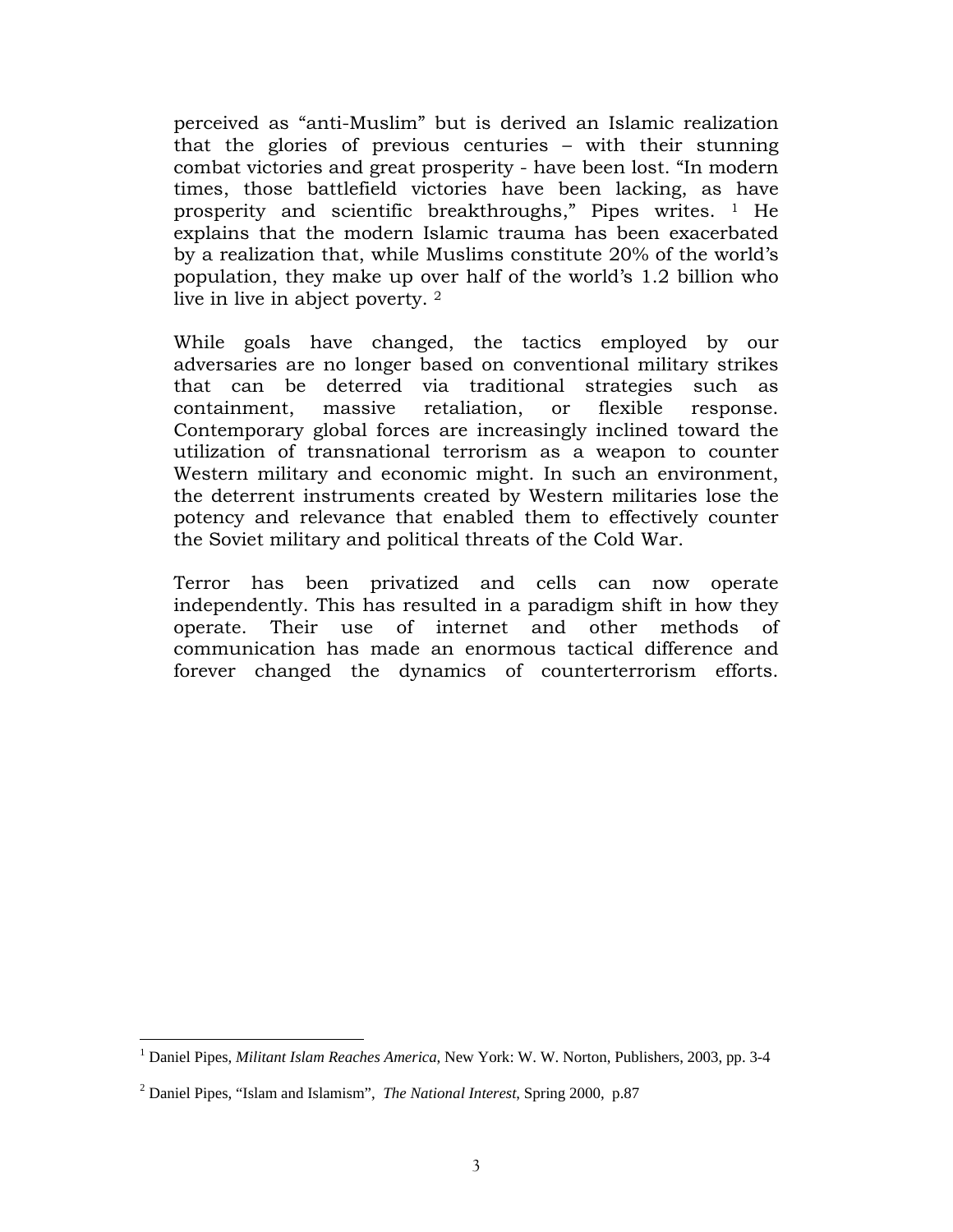### **International Terrorism and Terrorist Typologies**

The transnational threat may come in any one of several forms and may be expressed in various ways. Consequently, there is an abundance of categories designed to express the essence of those forms. One typology classifies the terrorist threat in terms of the relationship of the group to a nation state. Therefore, we may speak of groups as being state supported, state directed, or nonstate supported. In the past, the latter were often less well-trained and less violent than groups with significant state support or direction. More recently, that assumption lacks validity as nonstate terrorist actors driven by religious or millennial motivations have embraced excessively violent tactics while enjoying significant financial support for training and weapons acquisition.

Another typology, drawing heavily from sociology, is ordered around the role of the group rather than that of a nation state. With the evolution of the transnational terrorist environment, threat analysis must now concentrate on small units as well as large units such as a nation-state. In this context, we must characterize groups according to their general orientation and recognize that groups are usually in a process of evolution. Accordingly, a group may be created as simply a dissident movement that opposes the ruling state order. The group may even have the formal structure of a rival political party acting within the legal framework for political activism. Closely related to the study of the group are those theories that examine the nature and role of leadership. This variation of group analysis calls attention to the importance of group leadership and, with great frequency, observes that radical leaders are essential to thoroughly radicalize groups. In fact, the group leadership is typically more strident than the rank and file membership of a group.

The essential point is that circumstances may well prompt that traditional political party to adopt a different role. In such a case, a very conventional political organization may become a more militant movement and adopt a dissident stance that demands fundamental changes in the system. Should this rather militant movement become frustrated in the event that its legal efforts to change the system are not rewarded with significant gains, it is likely that the leadership will consider different tactics. It is at this stage that many groups make the leap from legal activism to illegal operations that often take on violent, even terrorist,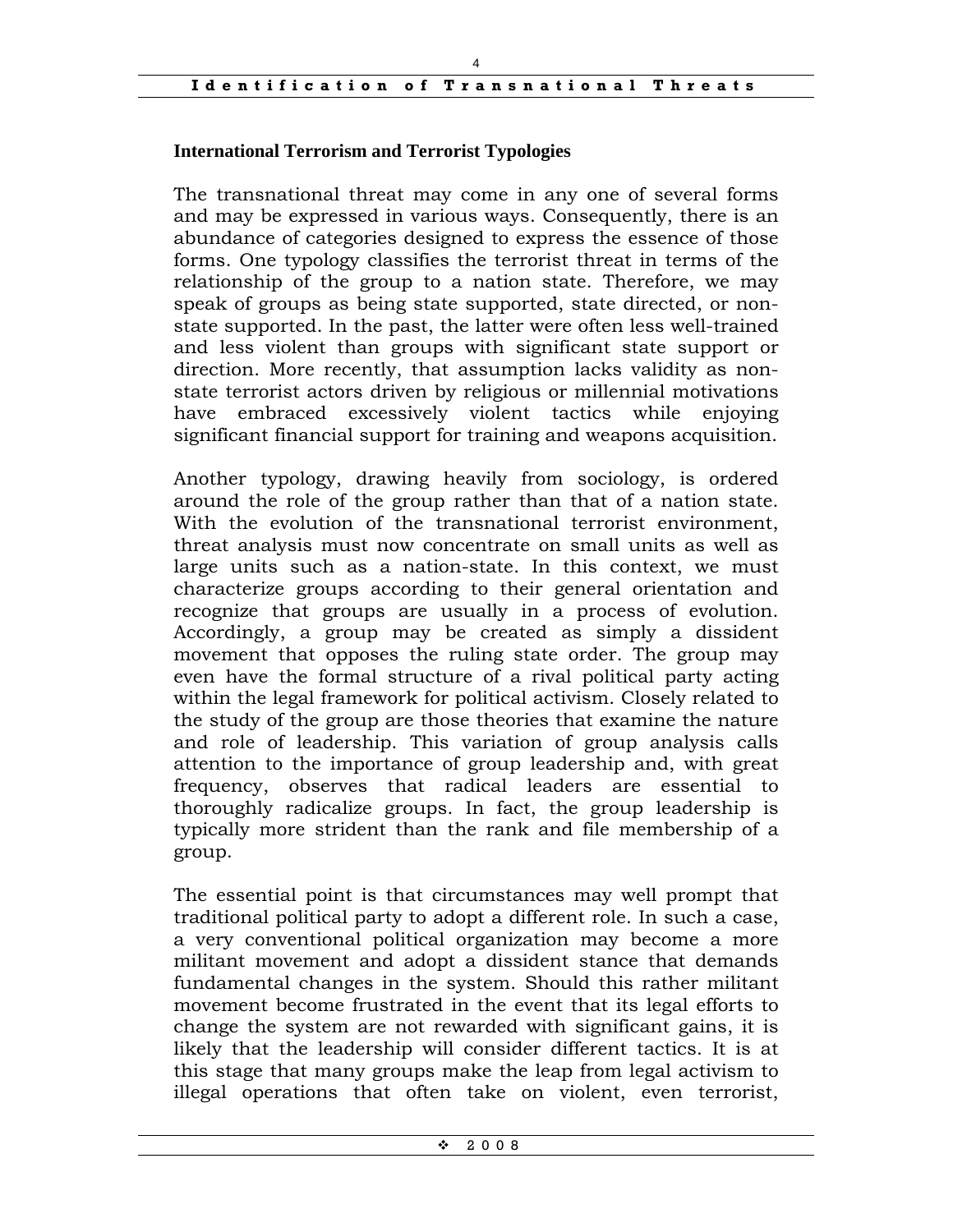features. Such a development would make it possible to claim that what was once a conventional political party had evolved into a terrorist group.

Thus, we must conclude that the constant evolution of groups in a pluralistic environment means that, as we endeavor to identify transnational threats, our analytical framework should accommodate examinations of both macro and micro actors. Moreover, we must be attentive to those circumstances that prompt group transformations. An effective analytical framework will encompass identify (1) large units such as nation-states, (2) individual groups and movements with radical and violent philosophies, and (3) social or economic circumstances that promote radicalization.

In an examination of transnational threats, the purpose of a typology is to offer generalizations that will produce specific threat guidance. What follows is a list that provides an overview of the types of terrorist groups which now threatening US and Western interests. While this list is not exhaustive, it is clear that some of the most common forms are those listed below. In attempting to use this typology, there is one caveat to keep firmly in mind. These classifications are not absolute. Most threats exhibit characteristics that might place them in more than one category simply because movements and organizations often draw support from more than one constituency.

1. **Religious terrorism.** Since 11 September, most discussions of transnational terrorism understandably begin with religiously motivated violence. In fact, in the decade preceding the devastating attacks on NYC and the Pentagon, religious terrorism



had emerged as one of the most significant new security threats to the United States. The collapse of the Soviet Union was a crucial event in the appearance of radical Islamic ideologies in Central Asia and the Caucasus region. The demonstrated failure of Marxism as a governing force in Eastern Europe and as a revolutionary

force in the underdeveloped world led to a search for non-secular revolutionary ideologies. The failure of Marxism was accompanied by an equally devastating leadership failure in the USSR. Well before the collapse of the Soviet state in 1991, there was a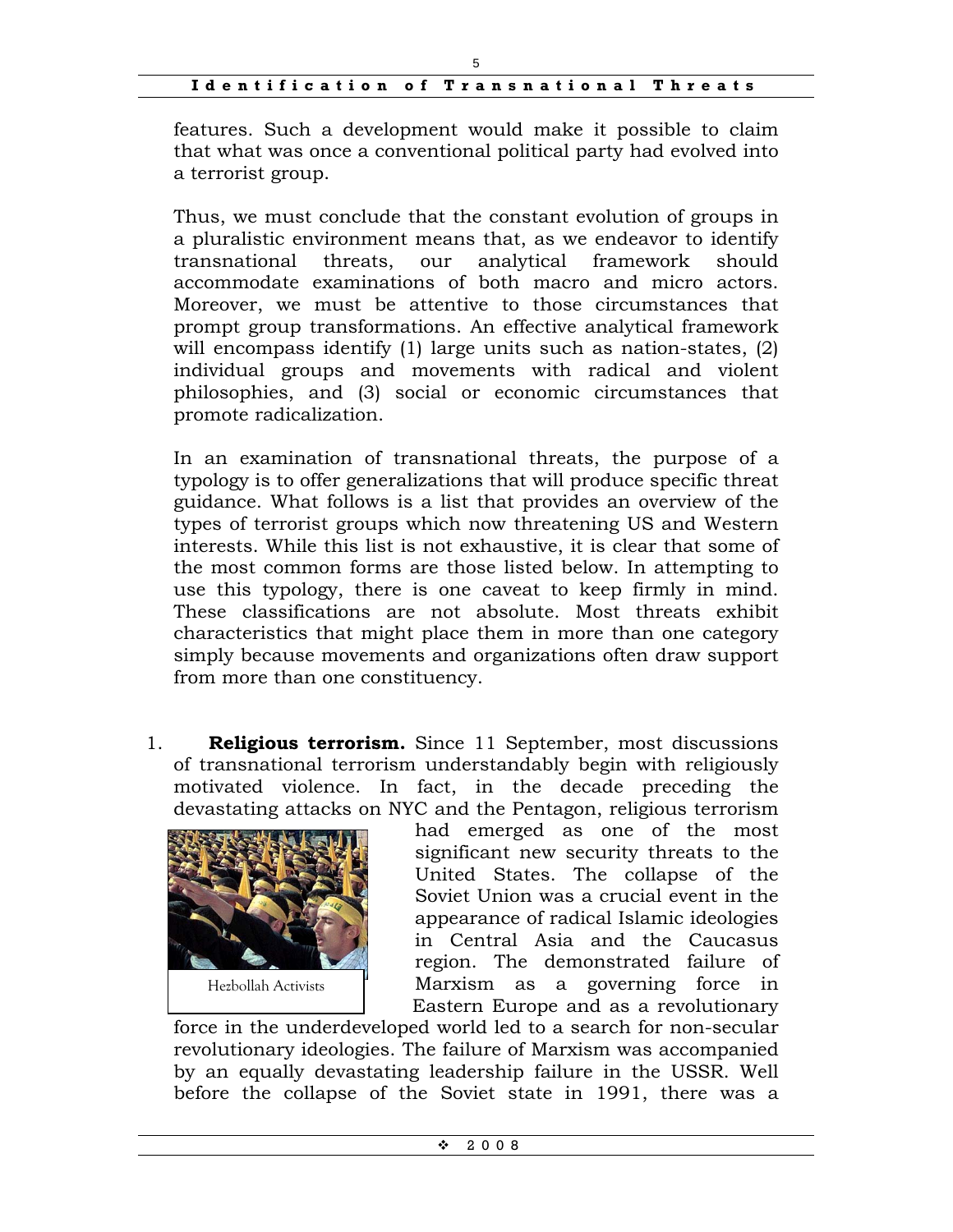generally held popular perception that Soviet leadership had become personally corrupt. In both the Soviet Union and elsewhere, radical Islam gained adherents with its denunciations of corruption and its calls for a revival of true Islamic values. Even more dramatic was the impact of the Soviet invasion of Afghanistan in 1979 and the resultant global calls for Muslims to take up arms. Steve Emerson, a leading authority on the subject of radical Islam, developed the idea of cultural jihad in order to explain the significance of this event.

The 1979 Soviet invasion of Afghanistan resulted in the first modern incarnation of Jihad on a local level in the Arabic Muslim worlds. No longer confined to a theoretical or simply religious concept, jihad became accessible to young Muslims. One could actually join the jihad and personally participate in a concept that had been elusive, theological and abstract. It now meant that Jihad was attainable at the local level. "Join the Jihad Caravan" was the promotional brochure that flooded Islamic centers and Muslim student groups throughout the United States, promising young Muslims the opportunity of a lifetime. Jihad became the rage. Tens of thousands of young Muslims, from the United States, Europe, the Persian Gulf, the Middle East, and Asia volunteered to fight alongside Afghani mujahideen. <sup>3</sup>

At the same time, the failure of pan-Arab nationalist sentiment also fueled support for radical Islam. In the aftermath of the Soviet Union's military campaign in Afghanistan, the so-called "Afghan Arabs" who had answered the call to join the "Jihad Caravan" emerged as an increasingly influential force in establishing religious terrorism as a threatening and disruptive international phenomenon that operated through trans-national radical Islamic groups.

Religious themes and appeals, it is important to note, are utilized by a variety of violent groups that are not primarily religious groups. For example, animal rights activists such as Gary Yourofsky have often compared themselves to spiritual figures such as Jesus Christ and Ghandi in an effort to gain support. 4 The mere statement of a religious or spiritual purpose does not transform the group into a religious one.

2. **State sponsored terrorism.** Several years ago, Claire Sterling published a book that examined the advent of state terrorism and advanced the thesis that the Soviet Union was responsible for

<sup>&</sup>lt;sup>3</sup> Steve Emerson, "Jihadism: Where Is It At in 2006", *The Sydney Papers*, 15 February 2006<br><sup>4</sup> "Animal Bights Activist Shares Views With Compus", Indiana Statesman, April 10, 2003

 <sup>&</sup>quot;Animal Rights Activist Shares Views With Campus". *Indiana Statesman*, April 10, 2003.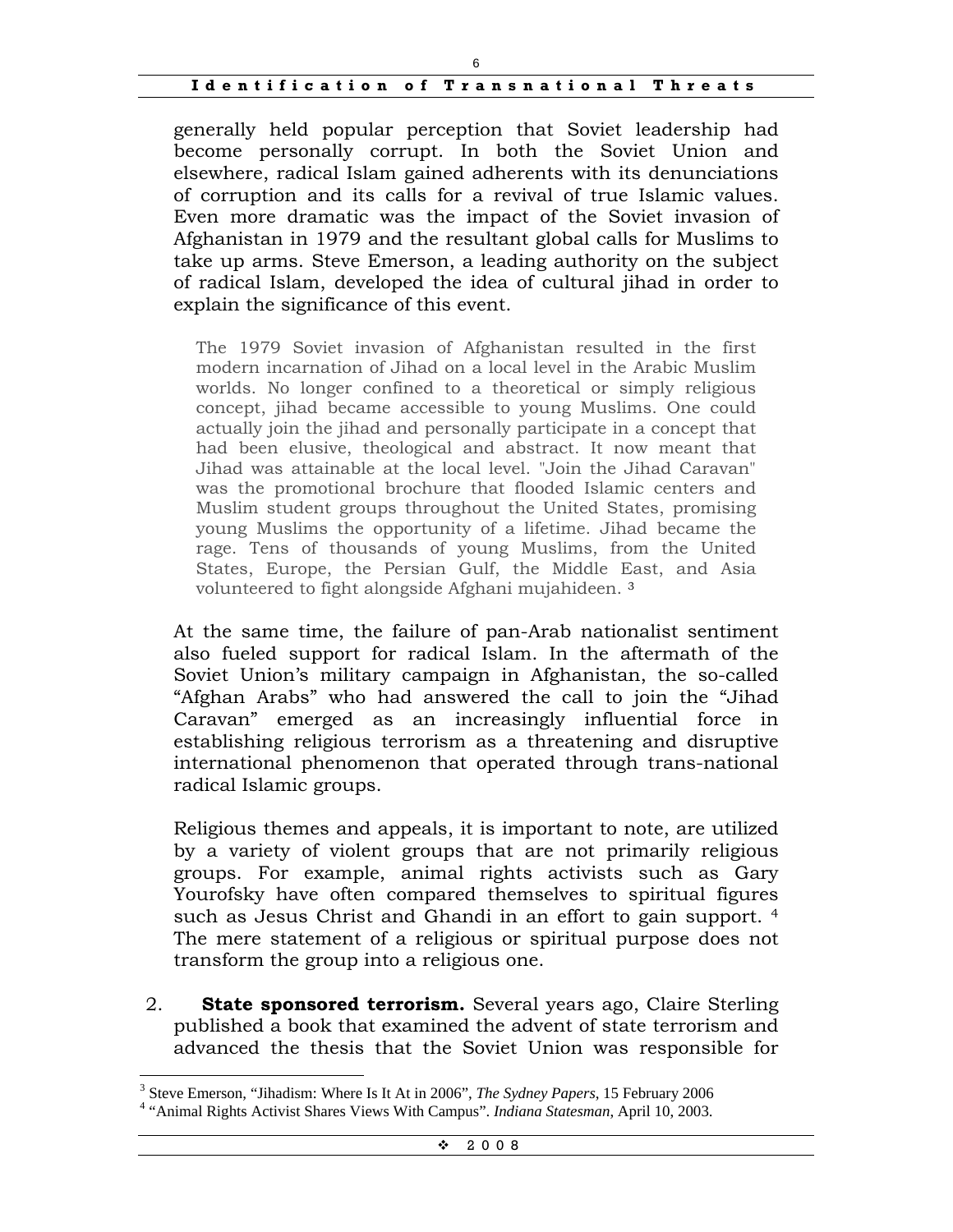most anti-American terrorist activities. This research came amid numerous reports about Soviet and East European terrorist training camps as well as Cuban and Libyan involvement in similar activities.<sup>5</sup> While the Sterling thesis has lost credibility following the collapse of the USSR and the endurance of anti-Western terrorism, it is true that many governments use terrorism as an instrument of foreign policy. They often sponsor terrorist movements. During the Cold War, the USSR regularly supported dissident "national liberation" movements that used terrorism. In the Vietnam War, the US conducted the successful Phoenix program in order to decimate the Communist infrastructure.

The issue of state sponsorship has prompted the United States Department of State to prepare an annual document entitled *Patterns of Global Terrorism* that lists those nations viewed as terrorist either by virtue of their support to terrorist groups or their involvement in terrorist activities. Some typical patterns of involvement are the provision of safe havens for terrorists, operation of training camps, or utilization of terrorist groups as an element of a nation's foreign policy. The annual report also provides a valuable list and description of organizations that have been designated as terrorist.

3. **Left-wing terrorism.** Left-wing groups generally profess a revolutionary socialist doctrine and view themselves as protectors of the people against the "dehumanizing effects" of capitalism and imperialism. Many armed left-wing movements have resorted to international terrorism and have attacked Western institutions and individuals they saw as part of the "imperialist system". They aim to bring about change in the United States through revolution rather than through the established political process. Latin American leftists began the practice of kidnapping Americans during the 1960's and 1970's. They were able to provide funding for their organizations through these often very profitable activities. From the 1960s to the 1980s, leftist-oriented extremist groups posed the most serious domestic terrorist threat to the United States. In the 1980s, however, the fortunes of the leftist movement changed dramatically as law enforcement dismantled the infrastructure of many of these groups and the fall of communism in Eastern Europe deprived the movement of its ideological foundation and patronage.

 $\overline{a}$ 5 Claire Sterling, *The Terror Network*, (New York: Random House, 1984), pp. 229-254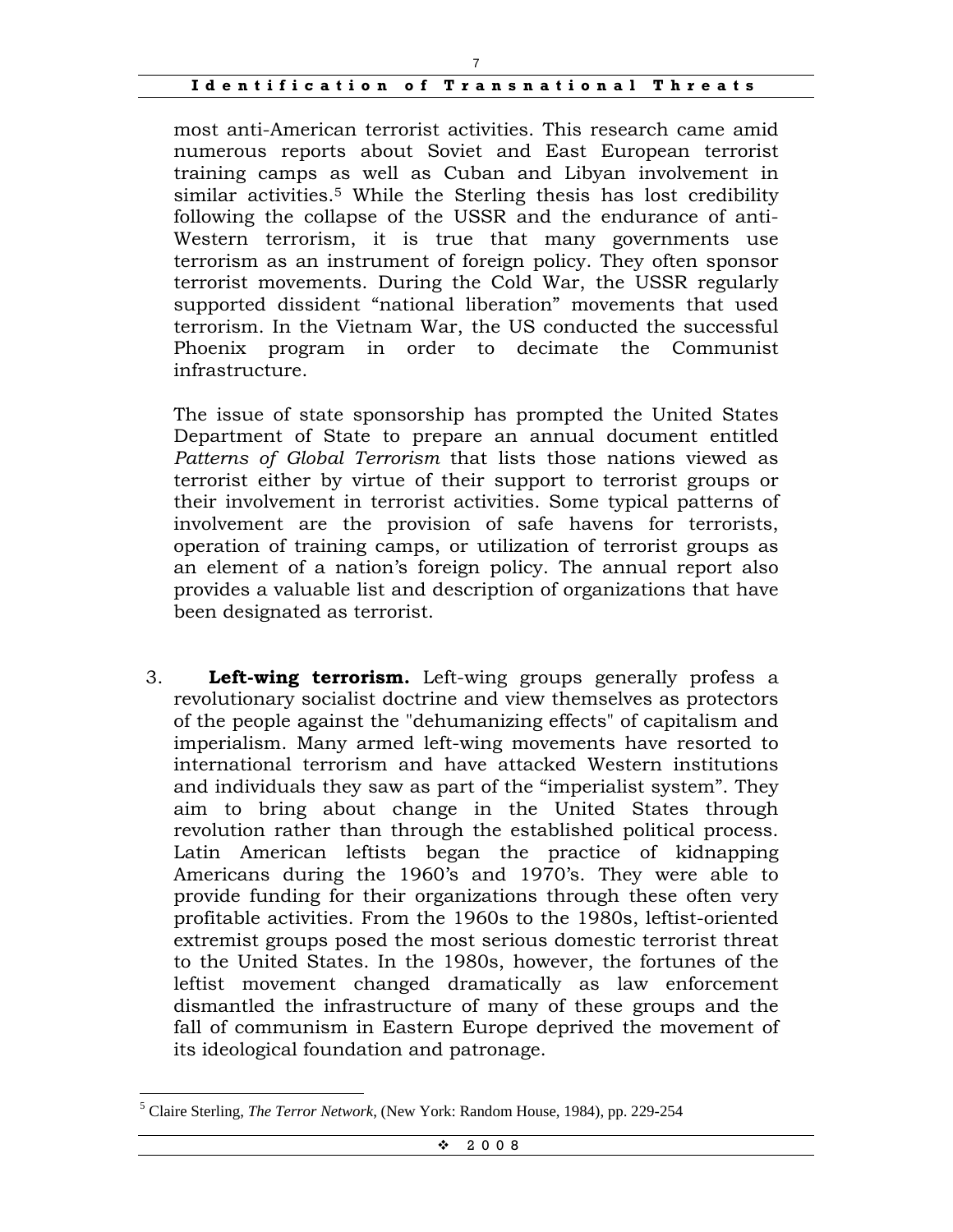Left-wing groups have long been associated with a variety of national and pseudo-national appeals. One of the most common during the post-World War Two period was the movement in U.S. protectorates for "national self-determination." The Puerto Rican independence movement, one of the most persistent left-wing causes, enjoyed consideration attention if not support during this period and employed violence in the pursuit of its goals. The organizations associated with this cause saw terrorism as a legitimate tactic that would bring attention and, eventually, popular support. Among their most dramatic exploits were an attack on the US Congress and a plot to assassinate President Harry Truman. In the 1970s and 1980s, organizations associated with this cause claimed responsibility for a series of bombing incidents in the United States. Those communities that had large populations of Puerto Ricans experienced the most activism by exploiting the concerns and fears of those residents. Eventually, the leaders of Puerto Rican extremist groups lost their enthusiasm and most Puerto Ricans themselves found life in the United State far preferable to any dream of an independent Puerto Rico sought by radical leaders.

Anarchists and extremist socialist groups -- many of which, such as the Workers' World Party, Reclaim the Streets, and Carnival Against Capitalism -- have an international presence and, at times, also represent a potential threat in the United States. For example, anarchists, operating individually and in groups, caused much of the damage during the 1999 World Trade Organization ministerial meeting in Seattle. Their willingness to use violence has made anarchist groups one of the most disruptive forces both in the United States and abroad. Contemporary anarchist movements are building on a rather lengthy tradition in which anarchists have been associated with numerous attacks on U.S. officials and facilities.

4. **Right-wing terrorism.** Right-wing terrorism is less common than many other types of terrorism. While there has been no consistent cycle of rightist terrorism on an international scale it has been more significant on a national basis. This local focus is a result of the fact that such movements are generally rooted in the political and cultural environments of their home countries. One of the better known right-wing extremist groups, the British National Front, makes this clear in its declaration of principals. According to that statement, "We in the National Front strive only to put the interests of British people first, and to create a better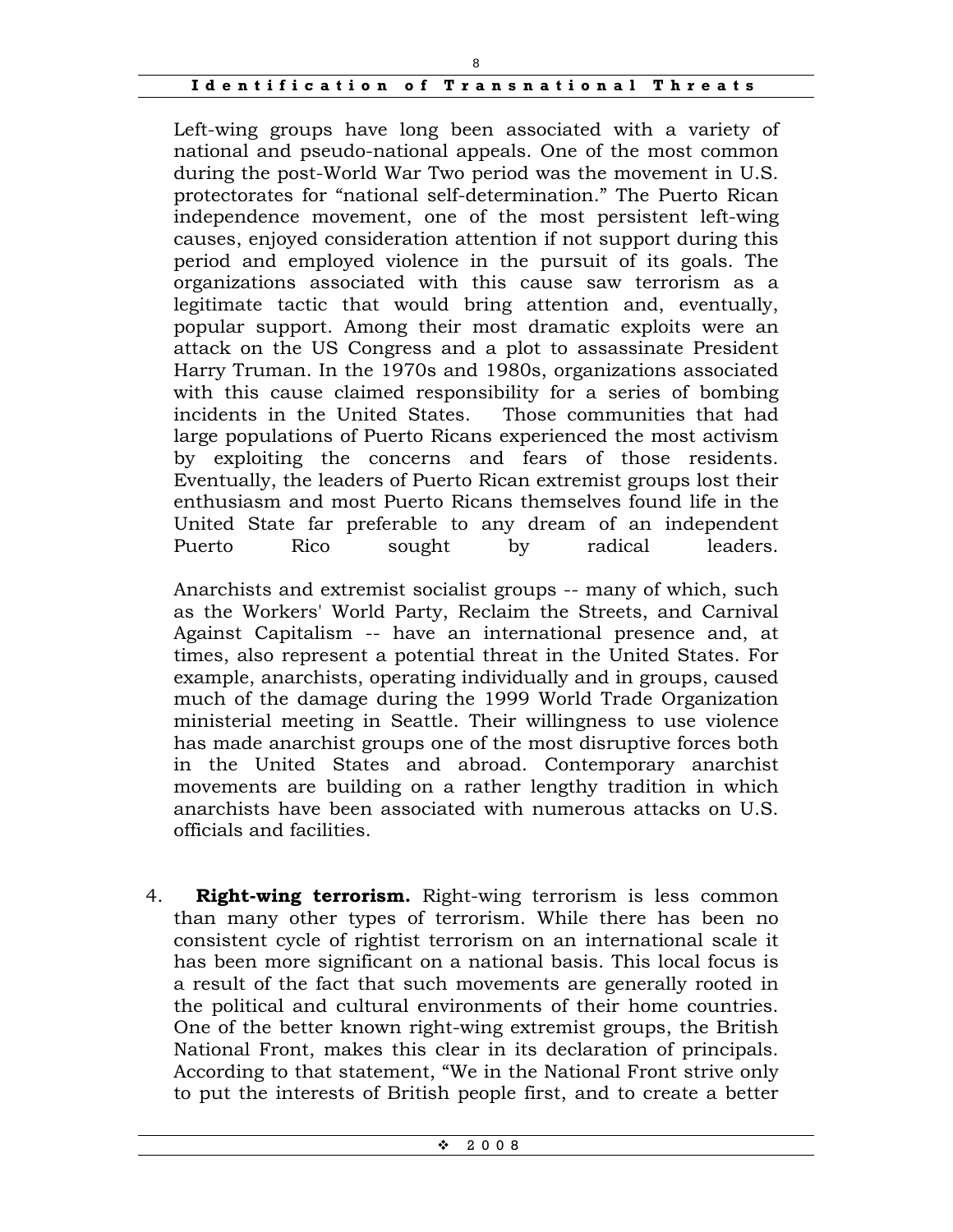future for our children." **<sup>6</sup>** They have demonstrated little desire to conduct terrorist activities in order to express solidarity with other right-wing groups.

Right-wing terrorist groups often adhere to the principles of racial supremacy and embrace antigovernment, antiregulatory beliefs. Generally, extremist right-wing groups engage in activity that is protected by constitutional guarantees of free speech and assembly. Law enforcement becomes involved when the volatile talk of these groups transgresses into unlawful action.

There is a variety of right-wing groups, such as Christian Identity Movement, Combat-18, and various militia groups, but they generally do not constitute what would be regarded as a serious terrorist threat. Although efforts have been made by some extremist groups to reduce openly racist rhetoric in order to appeal to a broader segment of the population and to focus increased attention on anti-government sentiment, racism-based hatred remains an integral component of these groups, core orientations. The British National Front, in a one of the Front's anthems, reminds audiences of its fundamental belief when it proclaims **"**The millennium is new and what do we see? Our beloved old country, the land of the free, Peopled by races from nations diverse, From continents all, every nation on earth." 7

In the United States, the best-known instance of right-wing terror was the Oklahoma City attack in 1995. There have been other reports of planned or attempted right-wing actions that would have had devastating consequences if actually committed. In 1999, an anti-government group based in California and initiated a plan to attack a large propane storage facility. Had they been able to complete this action, the loss of life would likely have been devastating, well in excess of the fatalities associated with the terrorist attacks of September 11th. At the time of their arrest, group members already had much of the material that would have been required for this action. Later in 1999, the FBI exposed a plan to steal military weapons from a National Guard unit. The plot had been jointly undertaken by several militia groups in Florida, Georgia, South Carolina, and Alabama who wanted to create chaos by attacking power lines in several states and killing federal law enforcement officers who responded to the incidents. The group believed that the federal government would eventually

<sup>&</sup>lt;sup>6</sup> WWW.Natfront.com/policies.

 $<sup>7</sup>$  Ibid.</sup>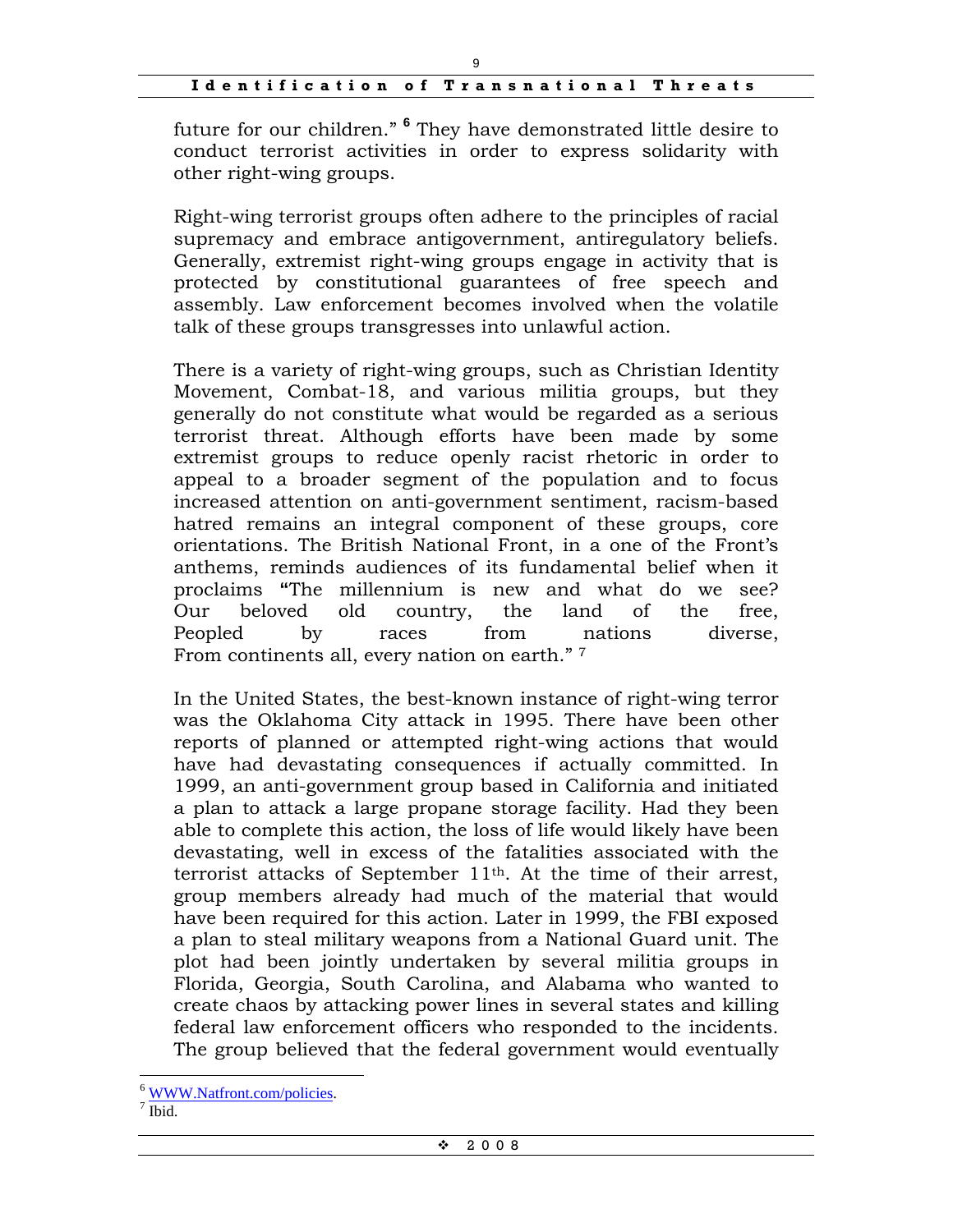10

respond by imposing martial law, an action which would, group members believed, result in a popular revolution against the entire U.S. government.

5. **Special interest terrorism.** Special interest terrorism differs from traditional right-wing and left-wing terrorism in that extremist special interest groups seek to resolve specific, rather narrowly defined issues, rather than effect more widespread political change. Special interest extremists continue to conduct acts of politically motivated violence to force segments of society, including, the general public, to change attitudes about issues considered important to their causes. These groups occupy the extreme fringes of animal rights, pro-life, environmental, antinuclear, and other political and social movements. Some special interest extremists -- most notably within the animal rights and environmental movements -- have turned increasingly toward vandalism and terrorist activity in attempts to further their causes. A modern innovation in vandalism has appeared as such movements have created virtual organizations on the Internet and have also employed computer hacking to intrude into the computer systems of companies that have been selected for attacks. As the animal rights activists have enjoyed success in traditional or conventional forms of terrorism in order to disable machinery or sabotage commercial activities, they have used the computer as a way of publicizing their successful attacks.

Throughout North America and the United Kingdom, animal rights groups have been associated with extreme acts of violence. The Animal Liberation Front (ALF) – an exceptionally extremist animal rights movement – is recognized as one of the most active violent groups in the United States. In spite of the violent nature of ALF's activities, it operates on the basis of a philosophy that discourages acts that harm "any animal, human and nonhuman." In this respect, the organization is similar to many other animal rights groups whose apparent philosophy is contradicted by its violent actions. A distinct but related group, the Earth Liberation Front (ELF), claimed responsibility for the costly fires designed to defeat the plans of resort developers who were, in its view, despoiling the environment. In many cases, such movements have undertaken these actions because the new facilities would deprive certain animals of the use of those forests as part of their natural habitats.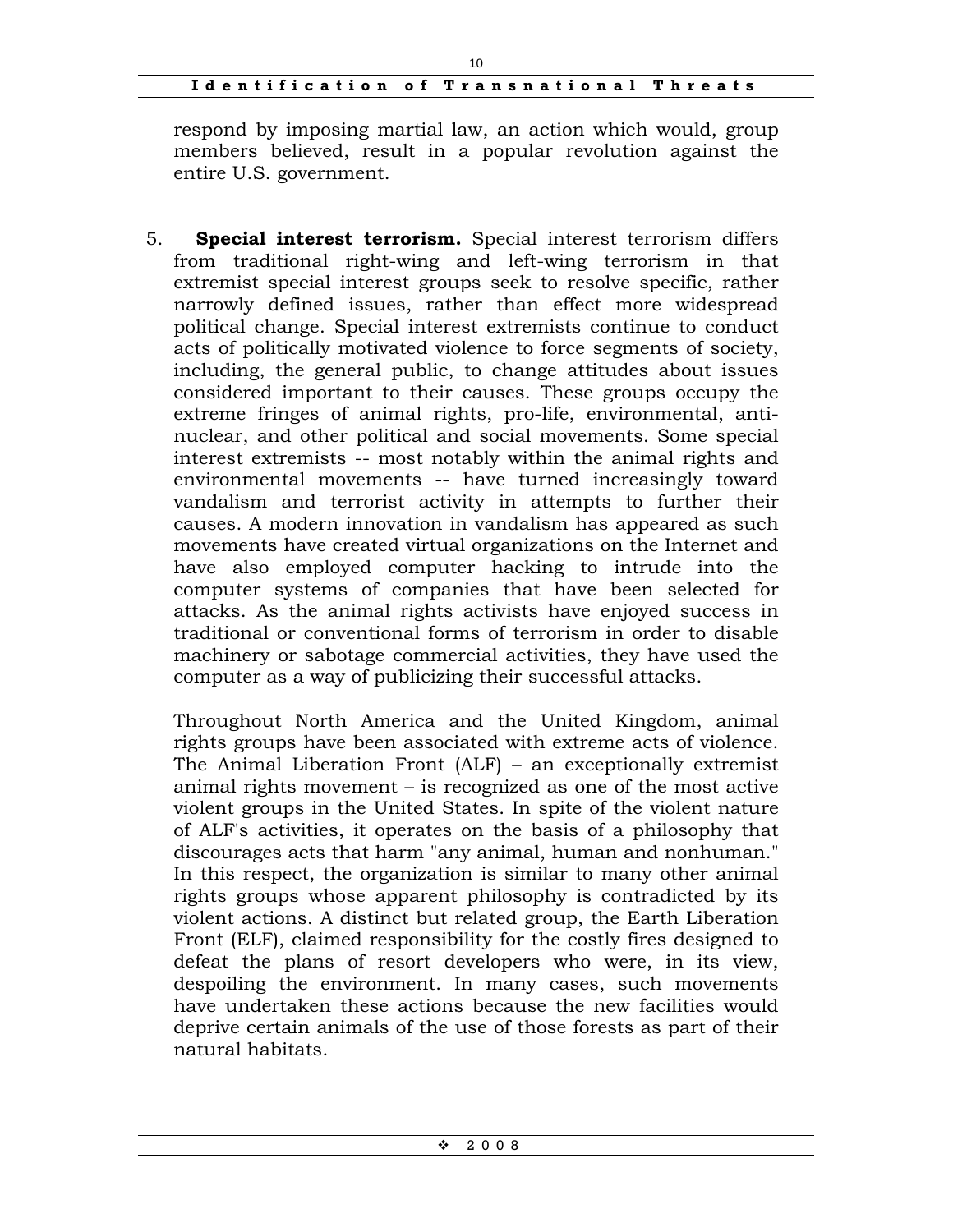Attacks by animal rights groups have often resulted in the loss of life. Generally, such losses have been associated with efforts to destroy research facilities that might utilize animals for experiments in the development of products ranging all the way from medicines to cosmetics. In the view of many activists, such deaths are justified. One well-known advocate of animal rights, Gary Yourofosky, founder of the group known as Animals Deserve Absolute Protection Today and Tomorrow, recently observed that if an "animal abuser" were killed in connection with any firebombings associated with his group, he would "have no problem with that." <sup>8</sup>

Special interest terrorists often select domestic targets that have symbolic links which may be internationally significant. In the 1970s, a Cuban-American group known as *Omega 7* was responsible for over 50 bombings and assassination attempts in the US. Their targets were Cuban diplomats and businesses involved with Cuba. In one well-publicized case in the 1970's, a Cuban diplomat was killed when his car exploded on a street in down-town Washington, DC.

#### **Hostile Groups within Non-Hostile States**

 $\overline{a}$ 

While it is fairly easy to formulate a response to the existence of an identifiable threat, the new terrorist environment is one which presents policy makers with dilemmas that defy obvious solutions. Few situations are more perplexing than that posed by the presence of hostile groups or forces operating within what we regard as friendly frontiers. Since September  $11<sup>th</sup>$ , much has been said about harboring terrorist groups. Given the nature of terrorist organizational strategies today, it is inevitable that there are numerous terrorist groups which enjoy "basing rights" in nations that are not regarded as sponsors of terrorism. In some cases, the presence of a terrorist group will be a matter of explicit and deliberate state policy, as noted above, and characteristic of a nation like Syria. In other cases, groups may operate inside fundamentally democratic nations without explicit state endorsement. The group's presence is simply a result of its exploitation of the laws of an open society.

Britain and France illustrate the phenomenon of terrorists' exploitation of democratic freedoms. Abu Hamza Al Masari, a Muslim cleric who acted as terrorist financier and recruiter, ran a

<sup>8</sup> "ETSU Event Cancelled Due to Confrontation", *Johnson City* [Tennessee] *Press*, April 5, 2002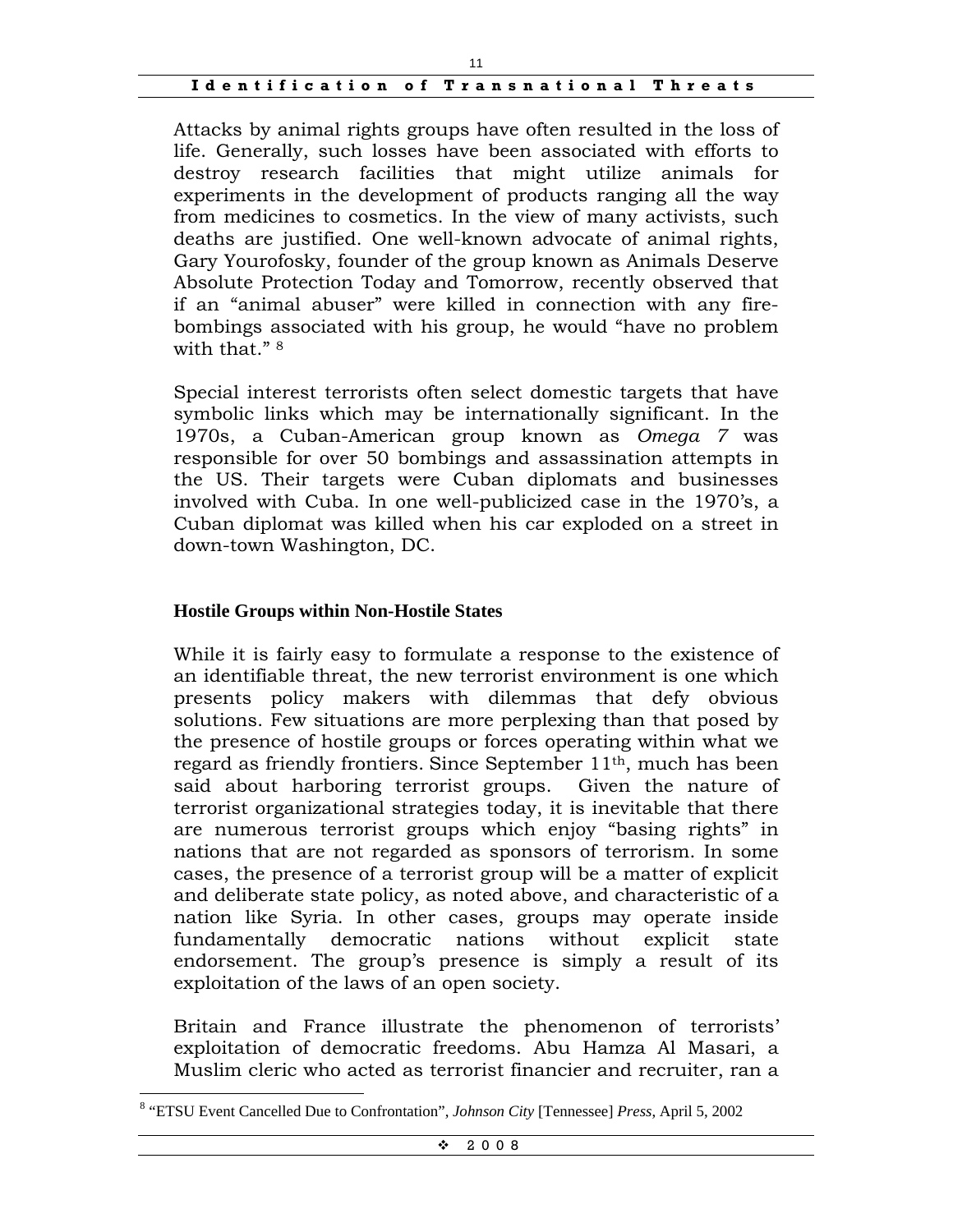network based in England. For several years, British authorities ignored his activities because they were not inconsistent with British law. Initially, his network was not seen as a threat to UK security. They finally took action against Abu Hamza, but only after the United States had urged them to do so. Eventually, British authorities used the UK's Nationality, Immigration, and Asylum Act to strip the radical Muslim cleric of his citizenship. Abu Hamza had used his Finsbury Park mosque to call for violence against both US and British interests. 9 Similar terrorist activities are based in France but French authorities are fearful of moving against them because 7% of their population is Muslim. One of the most important French based groups is the Muslim Brotherhood, a radical Islamic group which is banned in Egypt. Founded in Egypt in 1928, the Brotherhood has evolved into an international organization noted not only for its efforts to create Islamic states but also for assassinating political leaders and engaging in clandestine military activities.10

The traditional dynamics of international relations work make it difficult to take actions against such groups. As part of the interplay of international politics, our own allies use situations such as this in order to gain leverage with the United States. The seemingly nonchalant behavior in dealing with local Islamic radicals is a means of gaining concessions from the United States. Most nations will move against such a group only in return for specific benefits. As they see it, the Islamic radical group is like a virus which presents no problems for the host nation. Taking action against the virus, arresting its leaders or closing its facilities, at urging of allies may well activate the virus against the host.

 $\overline{a}$ 

 $\div$  2008

<sup>&</sup>lt;sup>9</sup> "Muslim Cleric Citizenship Revoked", TimesonLine.co.uk, March 5, 2003

<sup>&</sup>lt;sup>10</sup> Daniel Benjamin and Steven Simon, *The Age of Sacred Terror*, (New York: Random House, 2002), pp. 57-59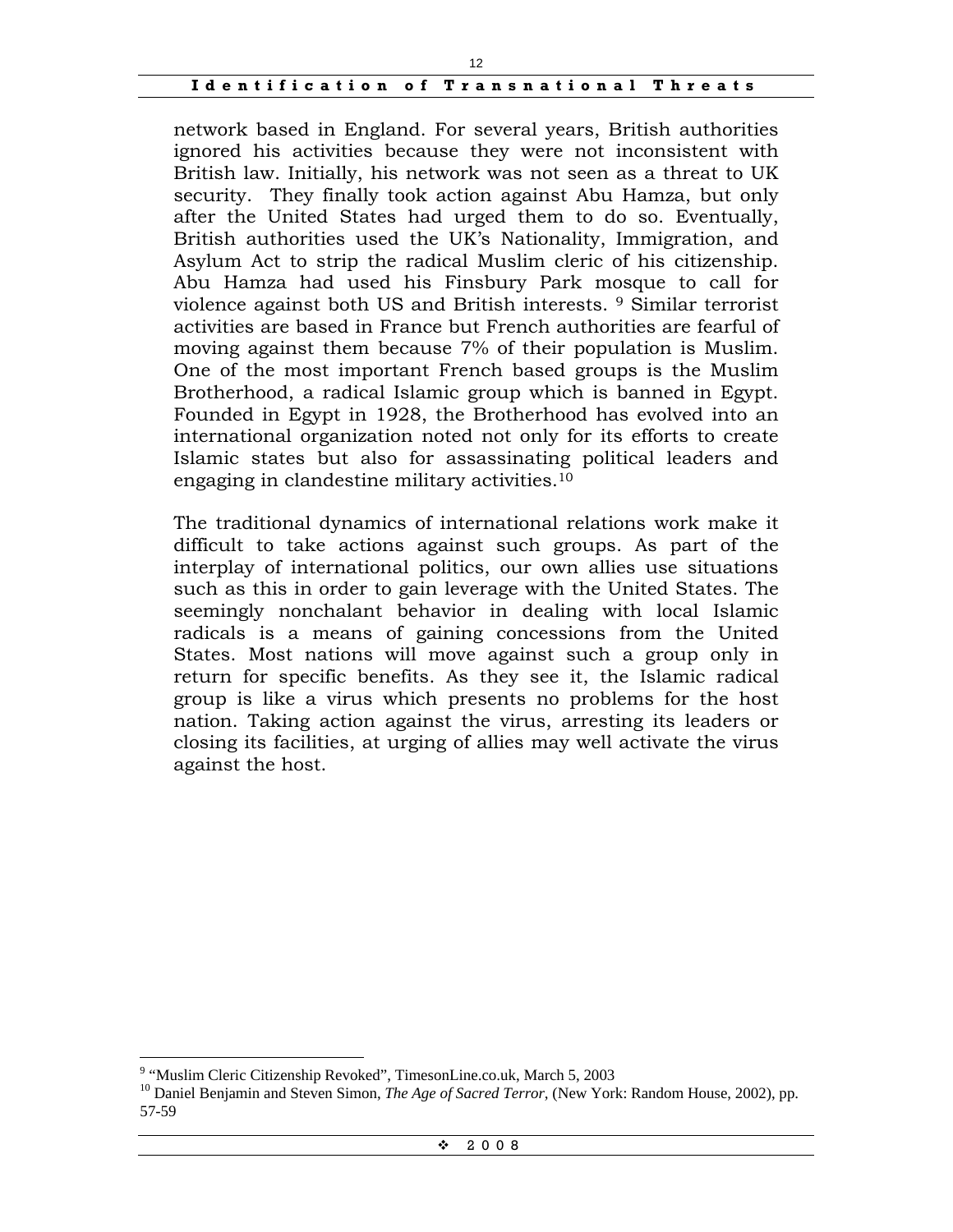Another, more subtle manifestation of this phenomenon is posed by academic programs involving the studies of dual use disciplines or technologies. There has long been a concern about access to technology and information that might be of value to terrorists. 11 It is obvious that a great deal of sensitive information can be acquired in academia. This approach represents a respected and thoroughly legal way of obtaining data that otherwise could only be acquired via the methods of espionage.

One recent and very telling illustration of this involved the case of Sami al-Hussayen, a student at the University of Idaho, who was acquiring a PhD in Computer Science with a specialization in computer security and intrusion techniques. Al-Hussayen was an active member of the Islamic Assembly of North America (IANA), managed six bank accounts in the US which transferred large amounts of money to and from radical Islamic groups, and registered and maintained radical Islamic web sites for the IANA. Before September



Hussayen

11th, one of his web sites talked about "bringing down an airplane on an important location that will cause the enemy great losses." <sup>12</sup> The IANA is only one of many such groups which operate on US campuses. Others, such as the World Assembly of Muslim Youth and the World Muslim League, have already gained attention because they are funded and tightly controlled by the Saudi government and the Wahhabi clergy. Together, these and other similar organizations present a picture of a university environment which, by virtue of the freedom required for its effective operation, is increasingly vulnerable to a new type of threat. 13

For over a decade there have been numerous warnings about Islamic terrorist groups operating within the United States. These groups use American freedoms in order to undermine that free system. In the current international environment, a potential terrorist no longer has to find a foreign territory from which to launch an attack against a nation such as the United States or the United Kingdom. The 9/11 attackers came into the United States through the front door. The May 2007 terrorist plot against Fort Dix was planned by US based terrorists who had no

<sup>&</sup>lt;sup>11</sup> Zachary S. Davis, "Weapons of Mass Destruction: New Terrorist Threat", Congressional Research Service, 97-75 ENR, January 8, 1997

<sup>&</sup>lt;sup>12</sup> "What Price Diversity?", www.UIDAHO.edu, March 13, 2003.

<sup>&</sup>lt;sup>13</sup> It is worth noting that Huda Salih Mahdi Ammash, the developer of Iraq's biological weapons program, was trained at US universities.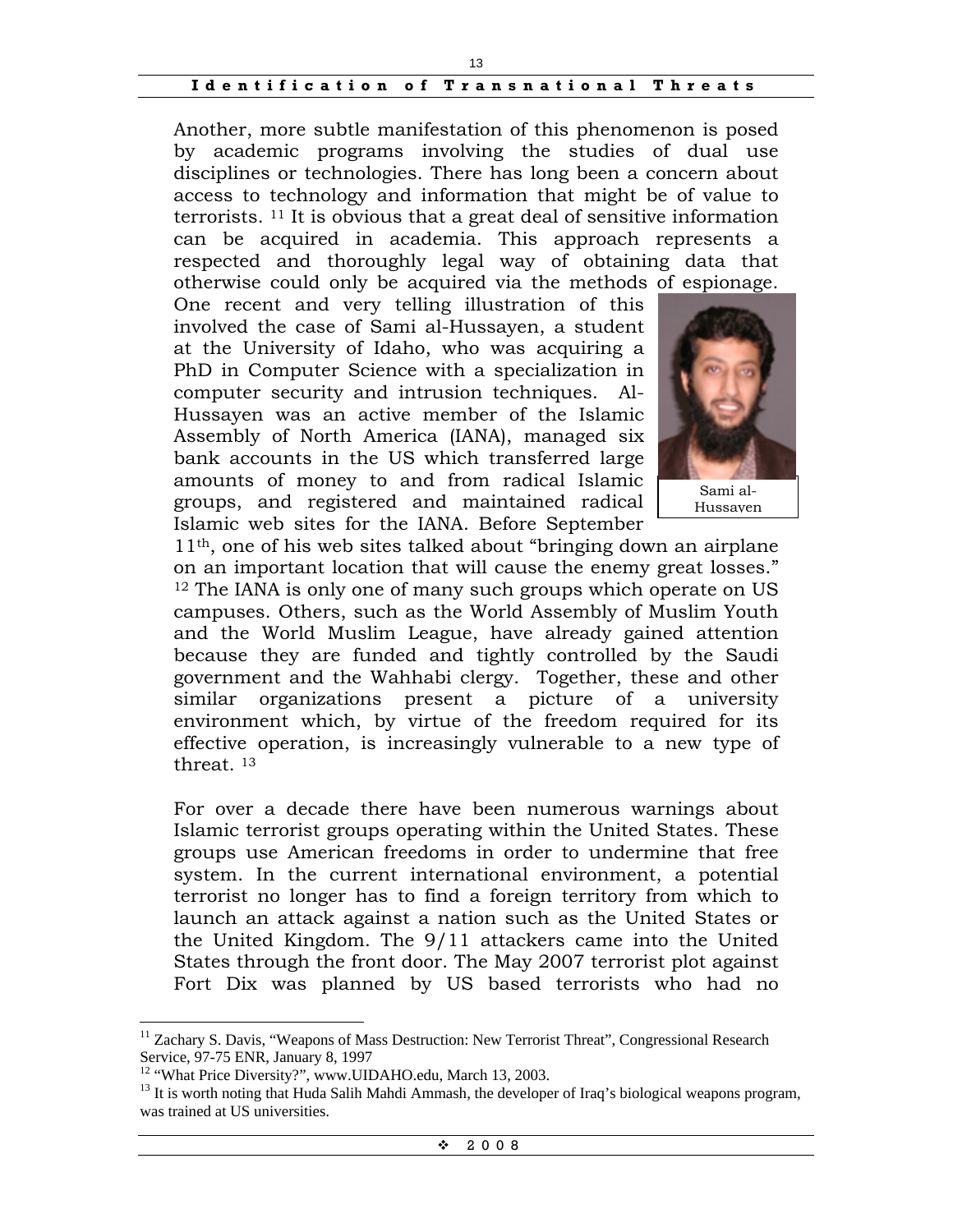connections with Al Qaeda. According to the FBI, dozens of homegrown terror plots have been uncovered by local law enforcement.14 The perpetrators of the 2007 attacks in London and at the Glasgow airport were legal UK residents. As long as a person can get a passport and a visa, he has no need to sneak in across the border illegally hoping to contact local sympathizers.

Operational Methodologies and Tactics

 **1. Criminal activities.** Crime constitutes and operational methodology because terrorists are involved in criminal acts as a way of financing their objectives. It is important to note that all terrorism is criminal although all criminals are not necessarily terrorists. If a group's primary motivation is profit, it is reasonable to characterize that group as criminal in contrast to political. Groups that should be characterized as criminal terrorists have often been involved in terrorist activities in the course of their criminal endeavors. Most scholars have been inclined to view these activities as exceptional for criminal groups because most of them want to avoid publicity. It is the nature of criminal terrorists to be anonymous and to involve themselves in terrorism primarily as "sub-contractors". The key identifying element for criminal terrorism is motivation.

Criminal organizations are most often involved in terrorism in one of two important ways. First, they are essential to the production of the false documentation upon which terrorists rely in order to travel freely and maintain their covers when operating in target countries.

A second type of criminal activity that is frequently associated with terrorism is kidnapping. While less essential than the production and maintenance of false documents, kidnapping has long been used as a way of financing criminal actions, including terrorism. Much of Latin America and Asia has experienced severe "epidemics" of kidnapping. In both regions, paramilitary groups and other terrorist organizations have taken the lead in conducting kidnapping operations.

The Central Asian experience is especially instructive in demonstrating the complex factors driving this phenomenon. First, kidnapping in Central Asia is long been motivated by three factors: tradition, profit, and politics. The role of tradition is

<sup>14 &</sup>quot;Homegrown Terror a Threat in United States", *US World News*, 14 May 2007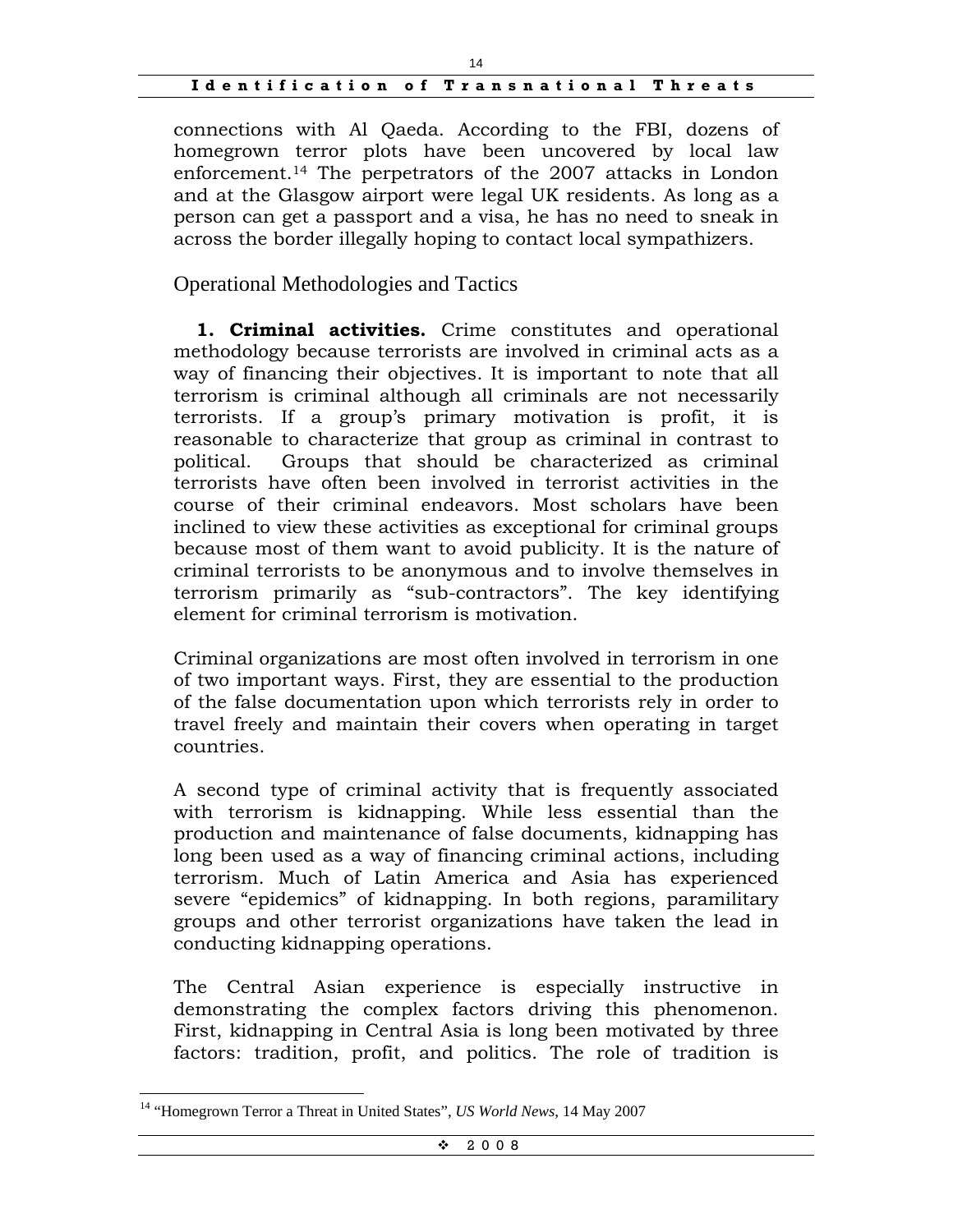illustrated by what is known as bride kidnapping. This was a traditional practice throughout Central Asia, but especially in Kyrgyzstan, in the pre-communist era. Bride kidnapping was a cultural phenomenon and it had no political significance. In the post-Soviet era, bride kidnapping has reappeared without any of the romantic notions of that earlier period and is generally little more than a euphemism for rape.

Within a period of just a few years, kidnappings assumed both political as well as purely criminal dimensions. The phenomenon assumed a political coloration when rival groups began to practice kidnappings and hostage takings against each other simply as a way of conducting their political contests. By the time of the civil war in Tajikistan, kidnapping and hostage taking widespread problems that posed a major challenge to the region's post-communist development. The terrorist groups engaged in such actions were not punished and hostage taking assumed massive proportions. While outsiders, especially Westerners, were the most sought after targets, Central Asians themselves were the most frequent victims. Influential political and religious leaders and their families, businessmen and members law-enforcement bodies are among the most likely targets of abductions. Hostage taking has been an especially useful tool for putting pressure on political opponents. Political demands generally accompany political hostage taking. The number of kidnappings of high-level hostages with political aims has been increasing for over a decade in Central Asia.

The aim of political abductions, involving both opposition and pro-governmental forces, was either removal of important persons of the opposition party or obtaining secret information about the plans, activities and resources of the enemy. However, when the civil war ended in the mid-1990s, the main aim of abductions was financial gain with little consideration of political goals. There were also frequent demands to free other criminals who were being held in prison.

**2. United Fronts or Radical Coalitions** The creation of united fronts and collations is another common operational methodology. As noted above, movements often set out to generate support for their cause by finding more than one constituency. When the United States became involved in military operations against Iraq, anti-war groups in the U.S. attempted to disrupt essential services. In doing this, the anti-movement embraced a variety or organizations. It is somewhat difficult to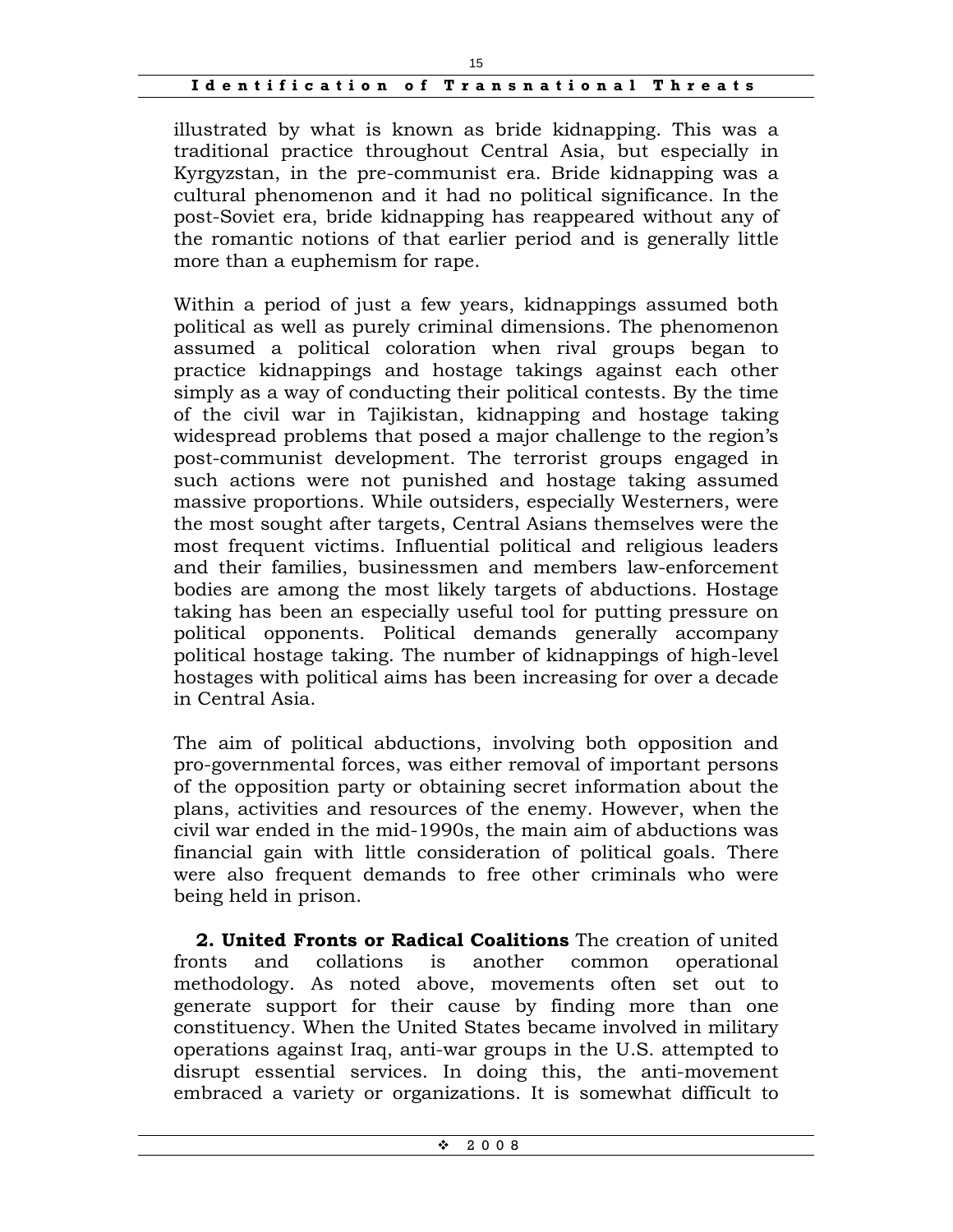categorize the anti-war movement because it constitutes a coalition of radical groups. Many alliances are composed of seemingly incompatible groups that have made common cause for specific or limited objectives.

The disparate anti-war movement finds individuals from the extreme left suddenly united with followers of the extreme right. Anti-globalists students join anti-foreign, isolationist supporters of Pat Buchanan. Black radicals whose formal education stopped in middle school march along side university professors whose regular haunts are the halls of academia rather than impoverished inner city neighborhoods. Their ranks are further increased by radical lesbian groups who join with a variety of gay rights organizations, none of which would ordinarily seem to have a foreign policy agenda. This broad front also includes Radical Greens who argue simply that war is bad for the environment and the Marxists who see war as evidence of the failures of capitalism. Because the war took place in the Middle East, the front has also been embraced by anti-Semites who hope this is another chance to push U.S. foreign policy against Israel. Animal rights organizations have become part of the anti-war coalition if only because it provides another opportunity to popularize their cause. The US Navy's utilization of dolphins in de-mining operations as the US forces moved into Iraq gave the animal rights organizations a useful platform for this effort. Finally, there are foreign governments who seize on this as an opportunity fuel dissension within the United States as well as terrorists who want to view U.S. police forces in operation from this close vantage point.



The anti-war movement has demonstrated an ability to focus on weaknesses in the U.S. critical infrastructure. During the Iraq war many of the activists in this movement declared their intention to "shut down the war merchants" as a form of anti-war protests. One example of this effort was illustrated by a group called "Direct Action to Stop the War" which set out to block supplies to US military forces from being shipped out of the Oakland port facility. The target of this action was a cargo carrier that had contracts to ship military supplies. The

group called on members of the International Longshoremen and Warehouse Union to honor a picket line set up by demonstrators.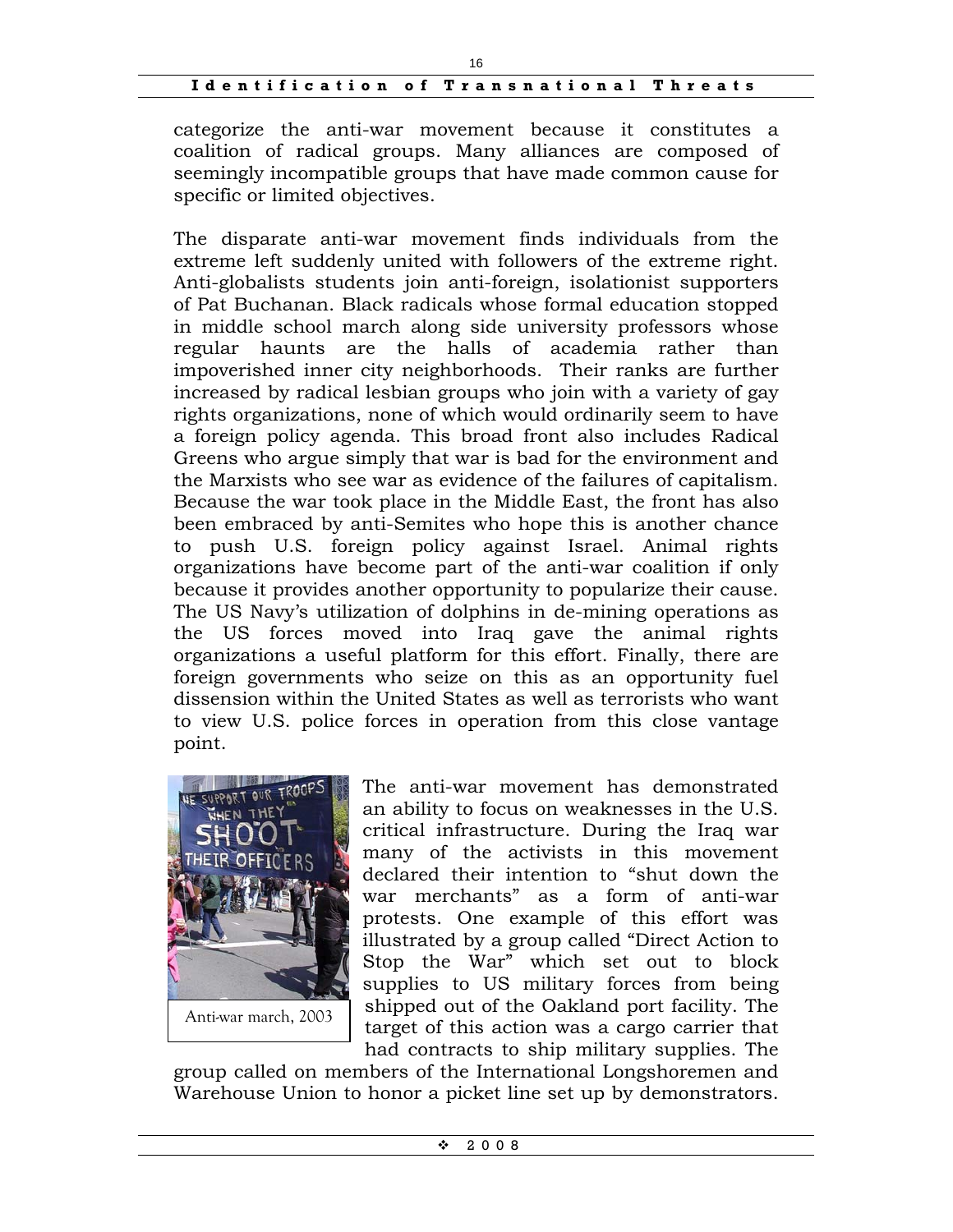While the union had been noted for its anti-war stance during the Vietnam conflict, its members chose to honor the contract with the US government. When peaceful efforts failed, many of the anti-war groups turned to violence and San Francisco experienced several days of clashes that disrupted many of the city's basic services. In a downtown alley police found a dozen Molotov cocktails ready for use if they had not been discovered. The financial center was deadlocked when traffic on the Bay Bridge was snarled and threats by cyber terrorists caused great concern among the banking community. 15

Environmental activists joined in the anti-war violence with attacks on sport utility vehicles (SUV). According to Earth Liberation Front, the SUV was a significant factor in the Iraqi war because it generates a greater need for gasoline and this need, in turn, helped justify what anti-war spokesmen described as a "war for oil." In particular, the ELF has been associated with the vandalism of SUVs, both those on the lots of automobile dealers as well as those already being driver by consumers. In one incident in Santa Cruz, California, sixty-five SUVs were vandalized while other attacks took place in Pennsylvania and Virginia. ELF representatives, while not claiming credit for these actions, did observe that they were "consistent with actions that the ELF has taken in the past in opposing the war and opposing SUV over-consumption." 16

The umbrella group that was created to facilitate this wave of demonstrations is known as International A.N.S.W.E.R. It was created with the financial and organizational backing of the Workers' World Party. The WWP leadership is well known for its support of North Korea, a state which, in the words of WWP official Deidre Griswold, enjoys popular support because its leadership "has kept it from falling under the sway of the transnational banks and corporations that dictate to most of the world." When Slobodan Milosevic's trial began at the International Criminal Tribunal in The Hague, Netherlands, the organization pledged its solidarity with the defendant and denounced the 'trial' as a NATO frame up." The WWP is a very small group whose leading members have traveled regularly between Pyongyang, Havana, and Baghdad, raising funds for anti-war activities while stressing that such regimes should be praised because of their resistance to the forces of "globalism." <sup>17</sup>

<sup>&</sup>lt;sup>15</sup> MSNBC News broadcast, 7 April 2003

<sup>&</sup>lt;sup>16</sup> "Anti-war Vandals Hit SUVs", *San Francisco Chronicle*, April 11, 2003, p. 1<br><sup>17</sup> "Who Pays for These Demonstrations?", Stephen Schwartze, FrontPageMagazine.com, January 24, 2003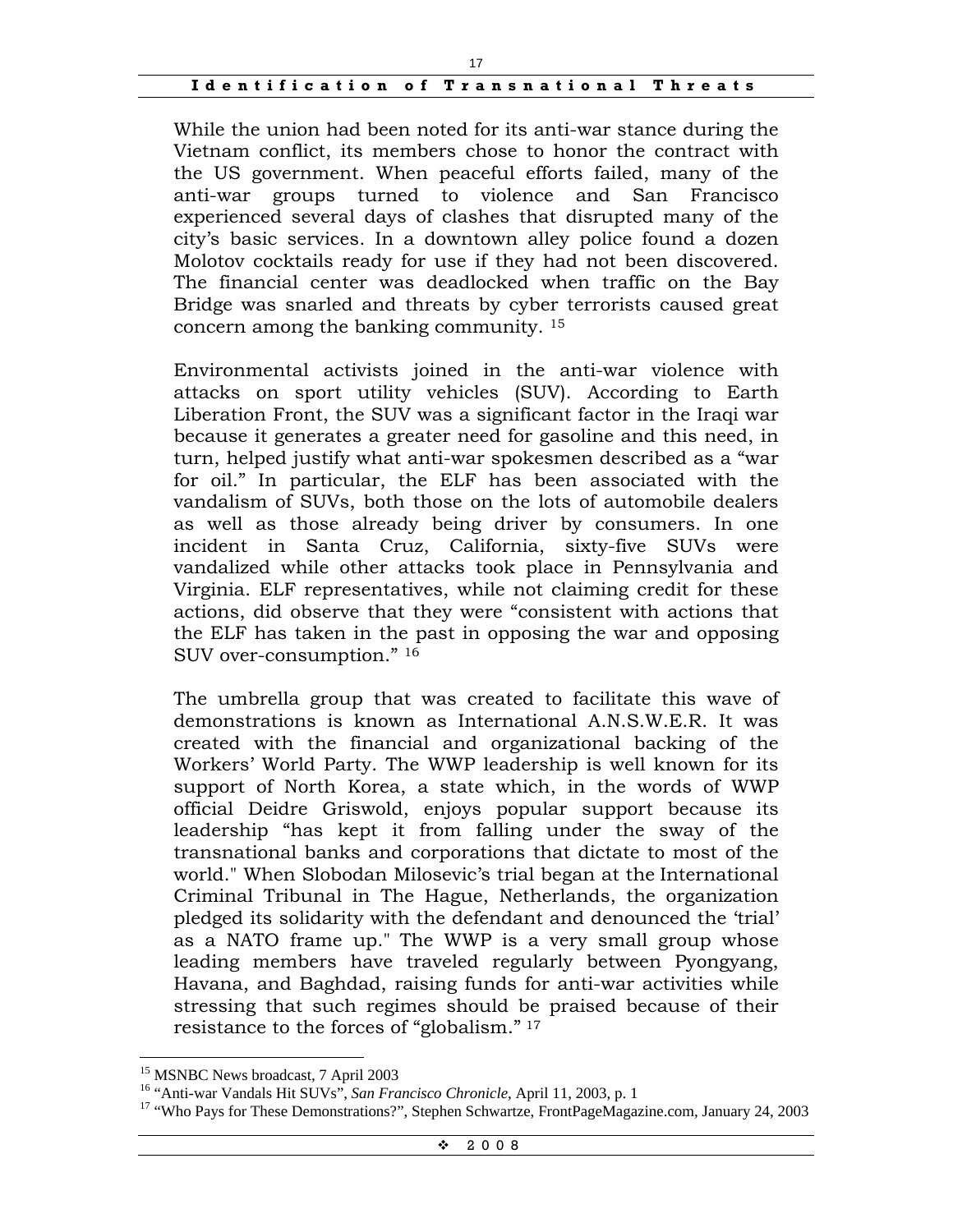**3. Cyber terrorism and information warfare** These operational methodologies generally do not generally involve physical violence but their potency for disruption is a function of the sophisticated nature of modern society. In a relatively primitive system, we would not be alarmed by an adversary's utilization of such tactics.

When a federal jury in the Northern District of Texas convicted Bayan Elashi and his colleagues on charges of conspiracy to support a terrorist organization, they employed a technology that would have been unimaginable a few years ago. While terrorists in the past resorted to blatant acts such as bank robbery, Bayan Elashi helped created Infocom, an internet service provider which was working as a front for Hamas and helping channel money to the radical violent group. 18 The case was neither new nor distinctive but simply an illustration of a marriage of technology and terrorism.

By the early 1980s, modern societies were enjoying the benefits of new technologies that revolutionized the way in which information was collected, processed, stored, and searched. These technologies redefined the way our modern, global society operates. At the same time, the new technologies also created new opportunities for terrorist groups to operate in regions and employ methodologies previously beyond their reach.

When the Westernized nations were first caught up in this dramatic development, much of the world was excluded from this dramatic innovation. For example, entry was barred to the communist party states of Eastern Europe. Prior to Gorbachev's policies of glasnost and perestroika, Soviet citizens were not allowed to own even the most rudimentary computer. In fact, the only computers used in the USSR were huge ones provided for offices. That ban was lifted, in part, because young Soviet citizens demonstrated an ability to make their own computers and, moreover, because Gorbachev's reformers did not want Soviet citizens to be left behind in the computer revolution. During the remainder of the Soviet period, there was still the restriction posed by KGB monitoring of most activities conducted on personal computers. Computer users were also limited by the fact that, in those early days of the information age, only Soviet computers were available.

Department of Justice, Press Release 1 December 2005, www.USDOJ.GOV, p. 2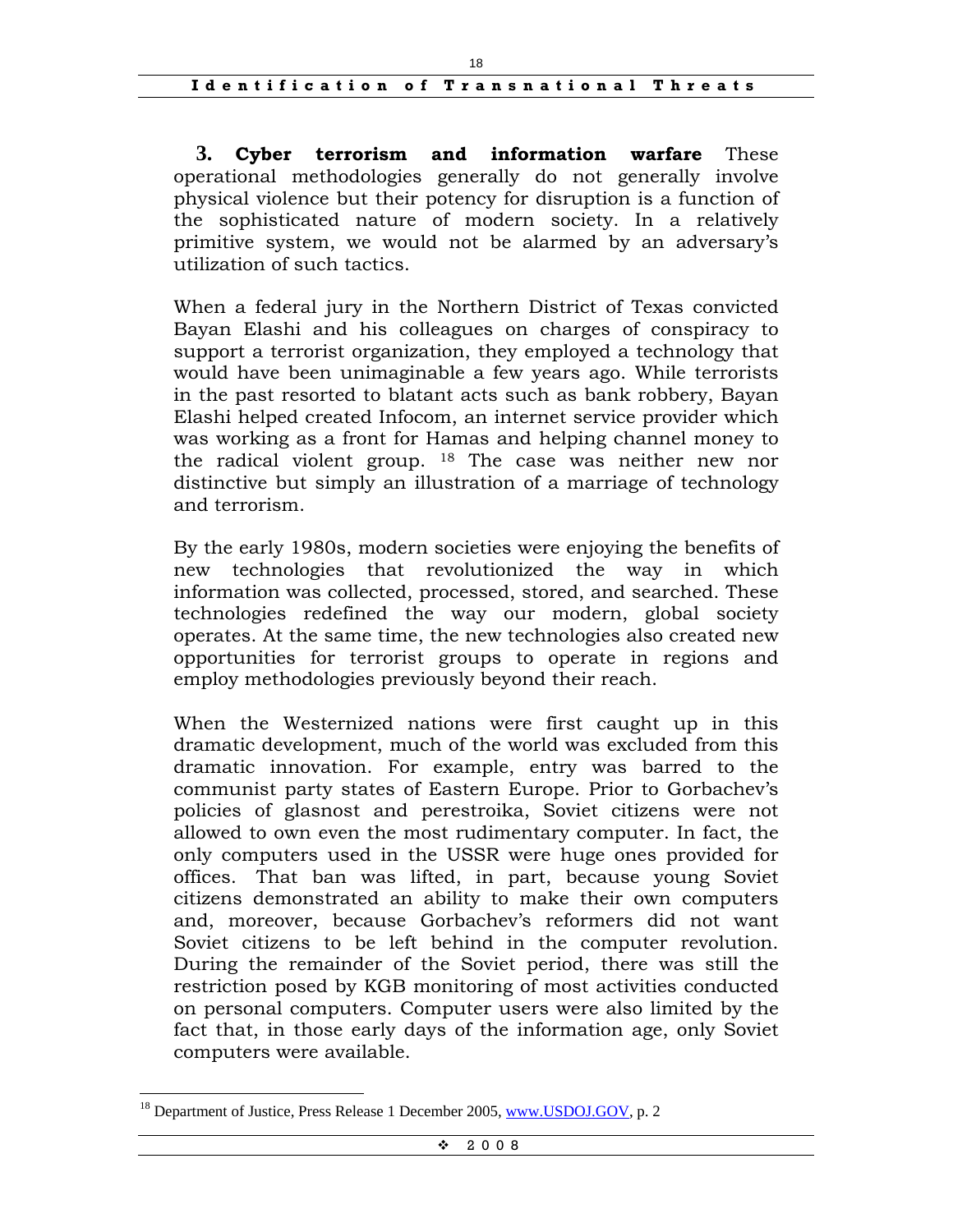Both Eastern Europe and many nations of the "third world" entered the "information sphere" as limits on private information technology were finally lifted and there was a corresponding dramatic drop in the price of personal computers. Today, the communications and programming industries are among the most dynamic sectors in the post-communist economies as well as in many regions of the Middle East and Asia. A city such as Moscow, for example, can now boast of having over one million personal computers and other cities throughout the "third world" are not far behind the Muscovites.

However, the popularity of personal computers has created a new problem: computer crime. According to law enforcement authorities, skilled hackers (who are often paid by the robust criminal organizations) have the skills needed to easily break almost any code, thus gaining access to valuable commercial secrets. Using these methods, one Russian citizen, acting independently from his home in St. Petersburg, used a personal computer to steal over 10 million dollars from the New Yorkbased City Bank of America. Criminal elements in Nigeria employed these methods in order to target the bank accounts of thousands of citizens in North America and Western Europe. The breadth of this problem was revealed in a report produced by the United States Institute of Computer Safety that stated that 85% of all large American companies had reported violations of their computer security systems. It was this situation, of course, that prompted US President George Bush to set aside four billion dollars in an effort to safeguard the information systems of the USA.

Experienced Internet users are generally aware of price lists indicating how much it would cost to break into a particular network. For example, a person can pay \$800 to a skilled hacker in order to obtain a database from a typical Linux configuration. People involved in such activities are not likely to be paid by local criminal organizations but rather by international groups. Most criminal organizations have only local interests. In the former USSR and the "third world", there are fewer significant local Ebusiness or other important systems such as the FBI or NASDAQ to penetrate. Therefore, the targets are more likely to be international and, consequently, the sponsoring organization is likely to be an international one.<sup>19</sup>

<sup>&</sup>lt;sup>19</sup> Interview with Dr. Vasile Nedelciuc, director of software firm in the former USSR, Chisinau, Moldova, April 21, 2003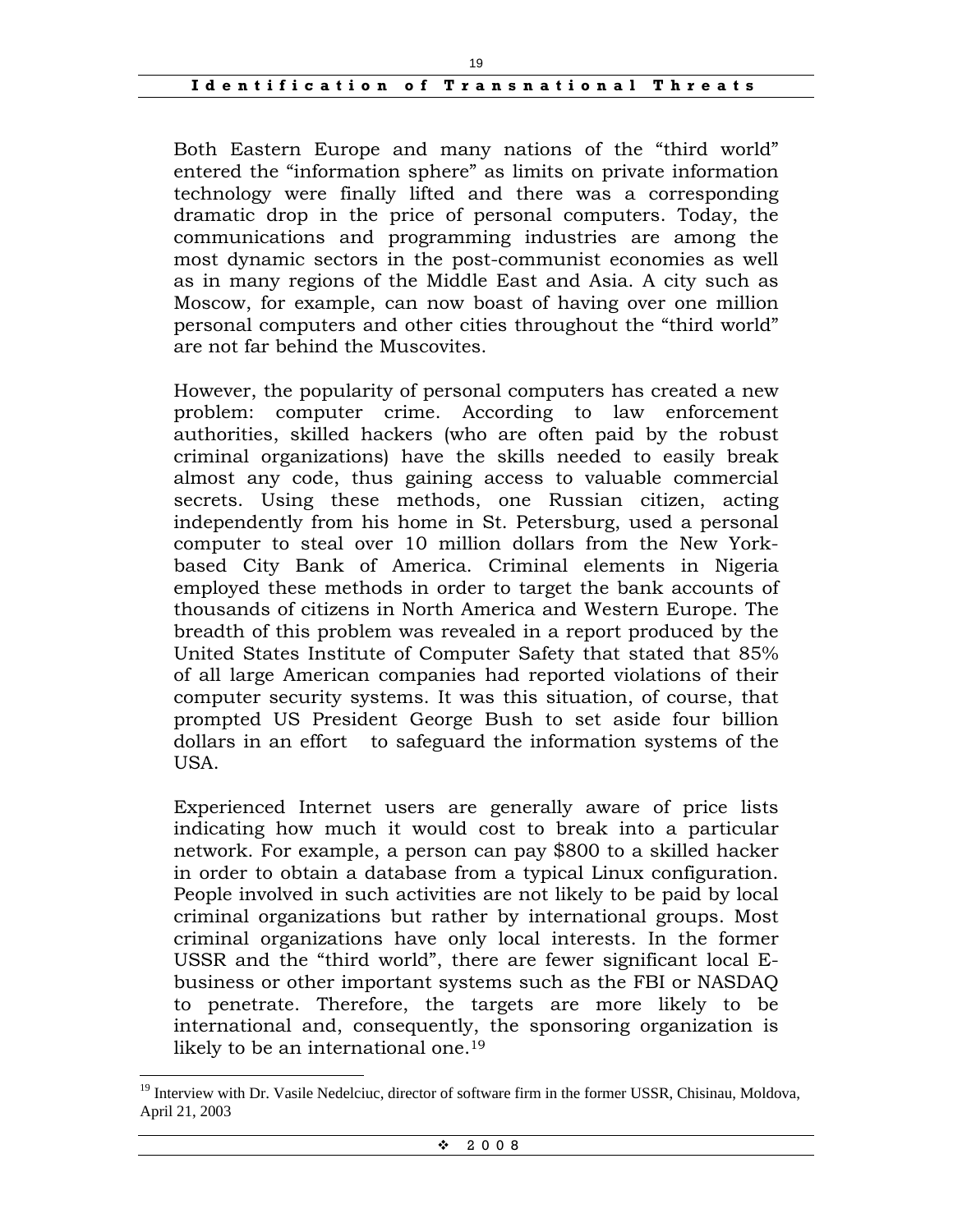In one year alone, over 2.6 billion dollars, from a variety of international sources, was funneled through Russia to Cyprus. The location of Cyprus is significant and underscores the complicated interactions between different types of terrorist and criminal activities. By the late 1980s, Cyprus had become a major transit point for weapons that were funneled out of the Bekha Valley into other terrorist hotspots. The illegal Russian funds are clearly of great significance in facilitating the transfer of terrorist weapons into a global market. 20

Because the arrival of computer technology in the former Communist Party states was delayed, the information security situation in Eastern Europe differs from that in the West. A consequence of this delay is that the region's reliance on information technologies is less advanced in the East and, therefore, computer crimes represent less of a problem. This, of course, is certainly true in terms of the amount of money lost as a result of such activities.

By the time Eastern European nations were developing modern banking systems, there was a clear realization of the extent to which computer security was vital as well as an understanding of banking vulnerabilities. Consequently, East European banking systems are being developed with a greater emphasis on information confidentiality. Planners have learned from the Western experiences with information crime and have done more to limit outside access to their systems. Thus, it seems that the threat of information crime – while present – is less acute in the East than in the West. Faced with smaller and more secure targets in Eastern Europe, most of the region's computer criminals have chosen to prey on Western information systems.

Computer crime generally falls into four categories:

1. **Theft of computers and their components.** Usually taken from the places where the computers are either made or assembled, these stolen computers and their components are sold on a black market. Since computers in general and microprocessors in particular, are expensive, their theft has created a very lucrative business for criminal elements. In addition – microprocessors do not have serial numbers, which makes their retrieval by law enforcement personnel very difficult. The cost of the theft of computers and their components has been

 $20$  Interview with retired FBI official, C. Glen McWright, Washington, DC, April 16, 2003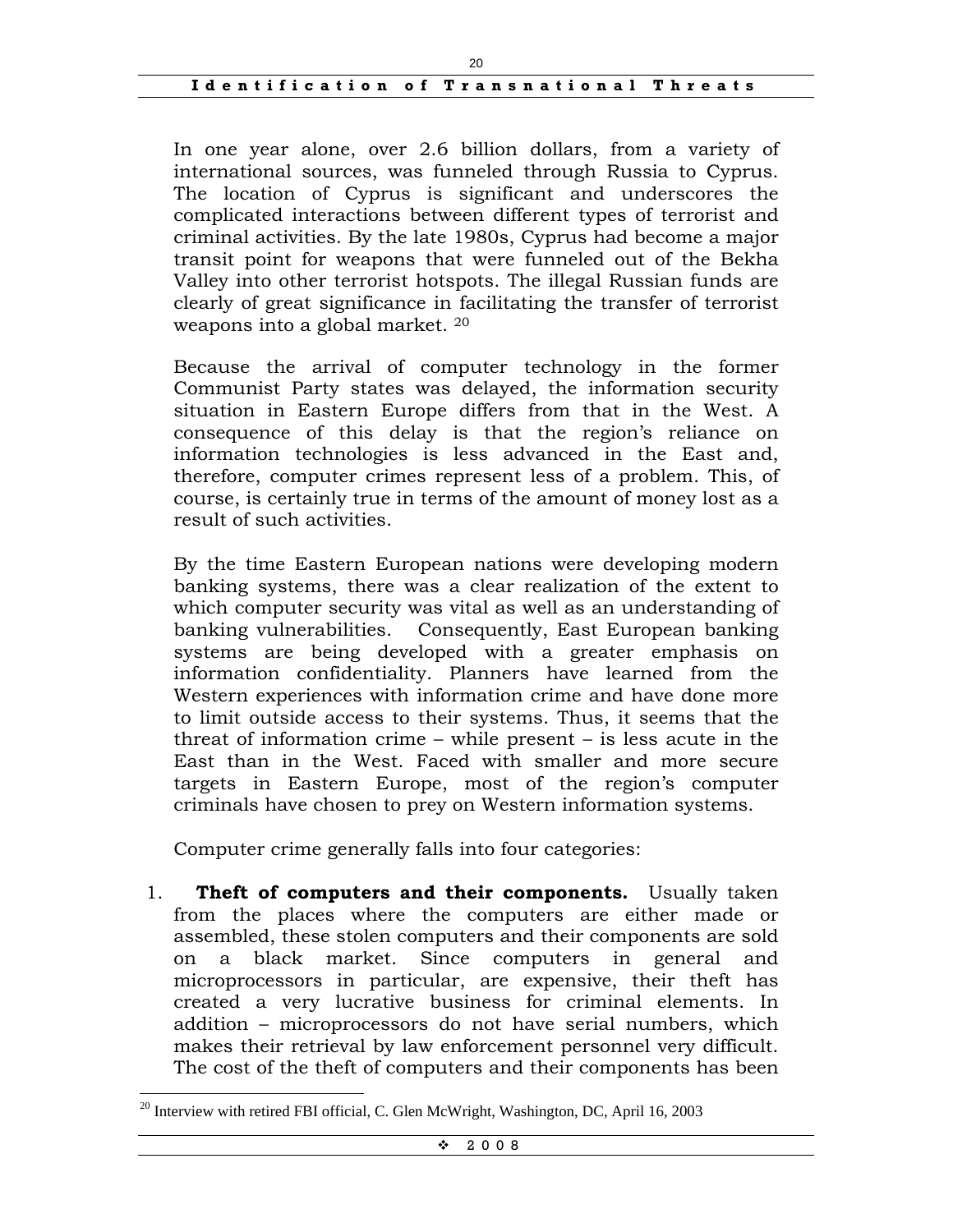estimated as no less than one hundred million dollars per year in terms of their value in a market such as that in Eastern European.

- 2. **Computer piracy.** The illegal copying of computer programs to be sold on the black market or for personal use is a major business in Eastern Europe, Asia, and the Middle East. In fact, it is likely that over 90% of some very expensive programs in these regions are being used without licenses.
- 3. **Illegitimate access.** The use of different computer systems in order to damage or destroy information in other systems is a common practice in the region. This is accomplished when a computer hacker accesses a computer system and uses it for his own purposes. While hackers are often motivated by profit, not all hackers have such intents. Many see breaking into a system as a challenge, and once they have done this, they leave the system unharmed and seemingly untouched. Others hack into systems in order to test the safety of the system. Many use their computer skills in order to make free phone calls all over the world.
- 4. **Use of computers in order to commit illegal acts.** Among the most common acts undertaken by hackers are the fraudulent uses of e-mail advertisements, false claims, or the securing of false identities. An increasing number of individuals hack into systems in order to commit acts of sabotage. The paradox of computer crime is that it is one of the few crimes in which the victim is not always very interested in the capture of the criminal. The rather impersonal nature of the majority of these acts diffuses the anger that might otherwise be felt by the apparent victim. The number of hackers in post-communist states is larger than that in the West because there are few adequate laws that might punish them. Moreover once caught and convicted, the criminal enjoys notoriety in criminal circles which enables him to continue his illegal activity once he has served his term. In Russia, the maximum sentence for a computer crime is two years in prison. In terms of career building in Eastern Europe, the convicted hacker should regard his incarceration as time well spent since he is able to make a great deal more money when he resumes his activities.

**The Manufacture of False Documents** Modern society depends greatly on the acquisition of special skills, education, and training. Certification of those talents is based on the creation of

 $\div$  2008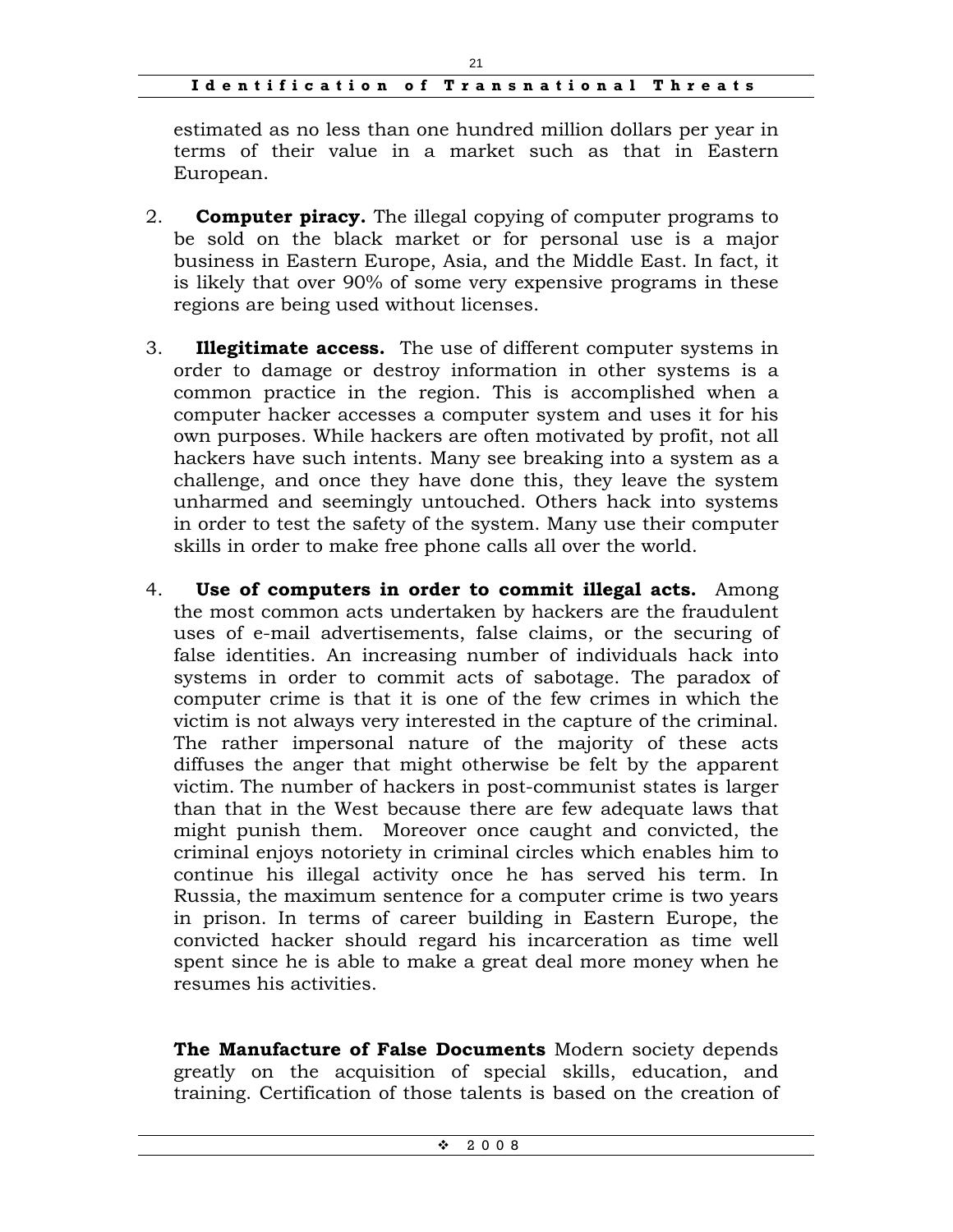documents of authentication. Such documents are an absolute necessity in the performance of specialized tasks required for modern society. It is not surprising that there are many people who will provide false documentation for those who want to claim unjustified skills as well as for many others who want to violate the requirements of a technologically advanced society. Nor is it surprising that terrorist organizations place a great deal of emphasis on securing documents – either legitimate or forged that will help them undermine this society. In fact, one of the responsibilities of the Al Qaeda "finance committee" is to procure passports and entry certificates for the use of its personnel.21 One of the great ironies is that the availability of modern technology has greatly improved the means for falsification of documents.

Through its "full faith and credit" clause the United States Constitution guarantees that documents produced at the state level must be recognized by other states. This provision, in effect, creates a situation in which fifty state agencies can generate documents that have national validity. The falsification of such documents has long been recognized as a significant problem but our reliance on such documents has greatly increased with the growth and complexity of our social, economic, and legal system. Few forms of identification are more routinely falsified than driver's licenses. This document serves as both a user's permit and an almost universally accepted form of identification. Because each state produces its own version of such a license, authorities are forced to evaluate fifty variations on information to fill basic data sets. For years petty criminals have employed fraudulent driver's licenses in the perpetration of illegal acts. On September 11<sup>th</sup>, the terrorists responsible for history's most devastating attacks on the United States utilized driver's licenses to identify themselves when they boarded the flight that crashed into the Pentagon.

The terrorist threat has called attention to the vulnerability of all forms of personal documentation. Even more significant ease with which a driver's license may be falsified is the emergence of the increasingly troubling phenomenon known as *identity theft*. Most routine transactions require consumers to use items such as a Social Security number, credit cards, bank account information, or phone numbers. Each of these constitutes a vulnerability that can be exploited with the short-term effect of destroying a person's credit rating, costing him professional opportunities, or

<sup>21</sup> Rohan Gunaratna, *Inside Al Qaeda: Global Network of Terror* (New York: Columbia University Press, 2002, p. 68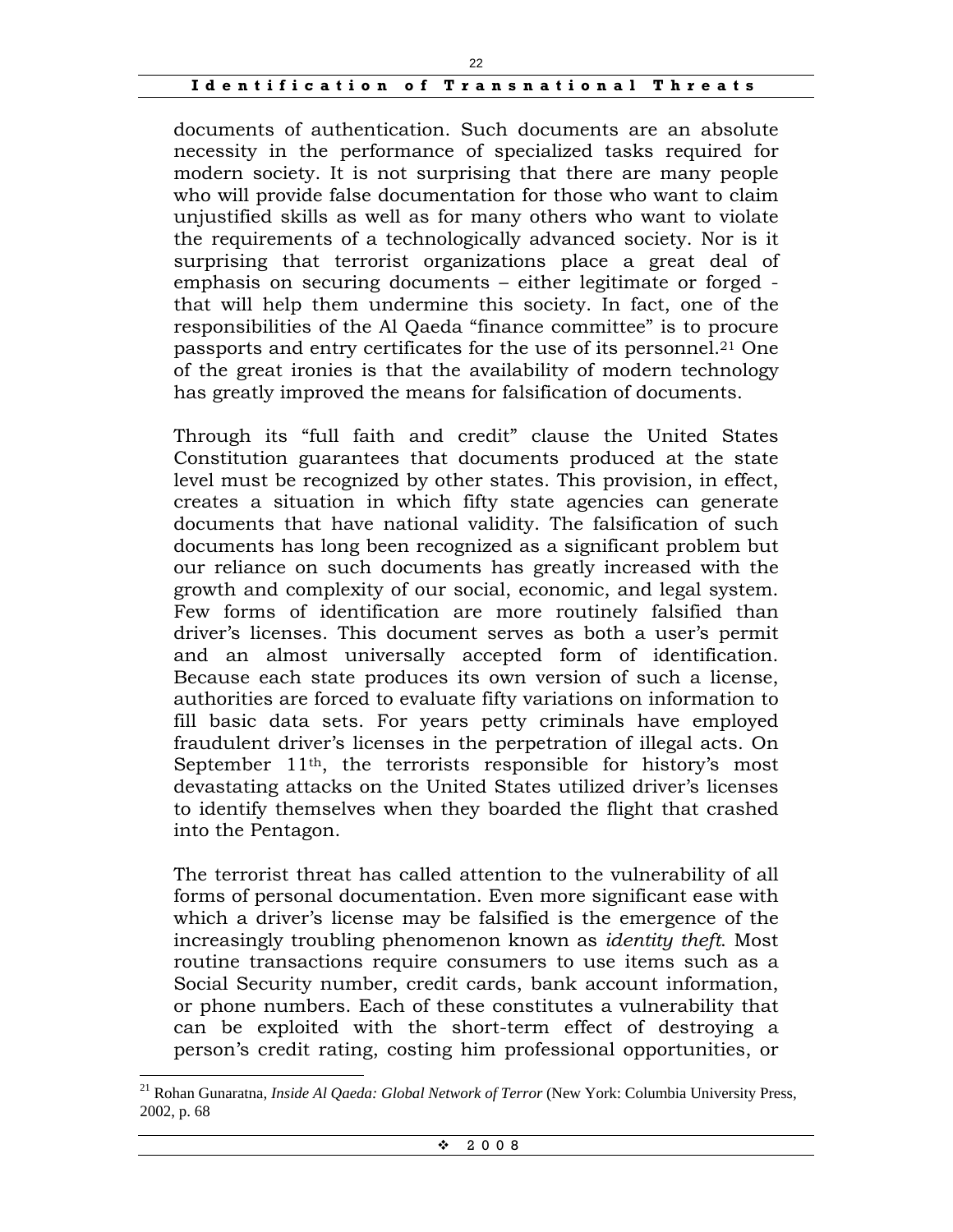simply taking up an enormous amount of personal time. The long-term effect, however, is even more significant and may well be the undermining of documentation required for effective operation of economic infrastructure. By 2001, identity theft had become the most common consumer complaint in the United States. The problem has been exacerbated by inadequate legal definitions of what constitutes identity theft, the difficulty of prosecuting cases of identity theft, and restrictions on the utilization of telephonic or hearsay testimonies during preliminary criminal proceedings. 22

In their utilization of information technology, terrorists have demonstrated an increasingly high level of sophistication. Well educated terrorists now utilize information technology as an important planning tool and an instrument for secure communication. Since the 1990s when Azzam.com was recognized as terrorist web site, the computer has been vital for recruitment. Before 2001, a regular feature of this site was its "Jihad around the world" section which would offer specific locations to which the potential recruit might go in order to meet people. Such sites are also useful for collecting donations from the sympathetic who cannot give up their day jobs to become "jihadists". Hamas, Hizballah, Colombia's FARC, and the Earth Liberation Front host very professional web sites which allow these organizations to define themselves and direct readers to links providing more specific relevant information. Because of the global proliferation of on-line data bases, libraries, and newsgroups terrorists can now turn to the Internet in order to conduct research on targets that may be thousands of miles from their remote training facilities. Finally, this product of an innovative, free society is being employed as an instrument for disseminating terrorist propaganda that can be carefully tailored to meet the interests of very specific groups whose support is needed to enhance terrorist operations. 23

#### **Summary**

 $\overline{a}$ 

The threat identification process has changed dramatically with the rise of new information technologies and the appearance of nihilist threats that are not confined to traditional national boundaries. The effort to identify hostile forces is no longer

 $\div$  2008

<sup>22 &</sup>quot;The Rise of Identity Theft in America", *The Daily Cardinal* (University of Wisconsin), December 2, 2002, p. 3

<sup>23</sup> DSCINT Handbook 1.02, *Cyber Operations and Cyber Terrorism*, 15 August 2005, pp. I-1 – I-4.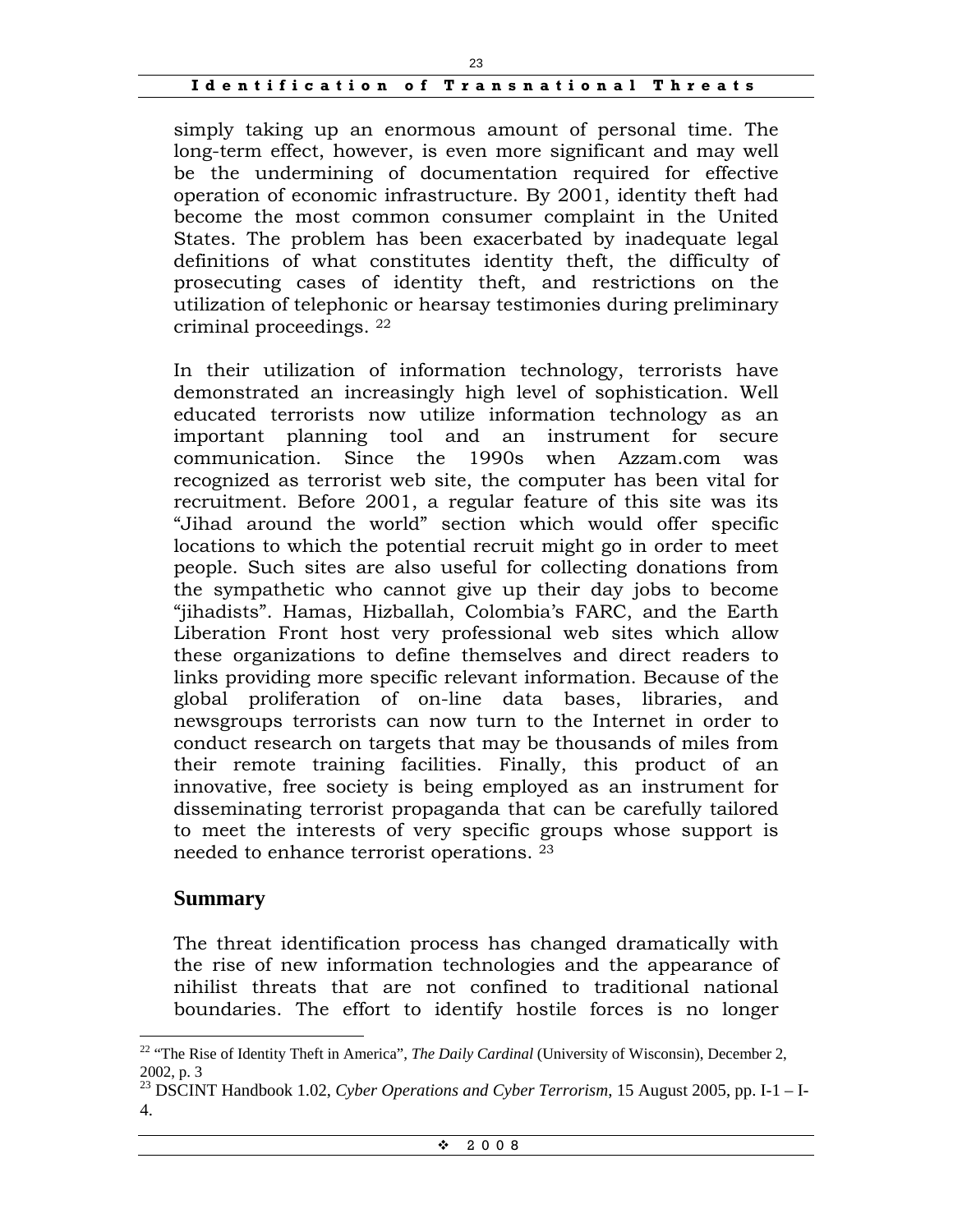confined to those nations seen as our adversaries but must extend into allied states and even our own institutions.

New information technologies have offered new cloaks for those forces bent on the destruction of Western political, social, and economic systems. These easily available instruments have given the widest variety of criminal forces the ability to falsify basic documents and thus undermine the procedures required for effective operation of our basic infrastructures. We can no longer be assured about the validity of passports, driver's licenses, university diplomas, or any of the instruments essential for establishing personal identities. Terrorist organizations can now create impenetrable personal histories that enable them to elude many of the best efforts of the law enforcement community.

An especially devastating impact of new information technologies is that criminals routinely invade Western commercial and governmental networks. Untold billions of dollars have been spirited out of institutions once deemed invulnerable. The routes taken by those funds all too often coincide with the transit centers for weapons being directed into the hands of violent terrorist organizations. At the same time, American universities, as bastions of free inquiry, now provide opportunities for terrorists agents determined to legally acquire technical skills that can be used to undermine the society that created these important educational opportunities.

You are left with the awesome responsibility  $/$  need for international cooperation. If this threat is transnational then the response must be international or the response will never be successful. Yet America cannot get NATO, the most stable and long standing of international coalitions to agree on the threat.

Danish cartoon – can finally get artists to agree on the threat. When will nation states agree?

The diplomatic arm of our nation (which cannot even get its own foreign service officers to deploy to hostile areas) must engage other nations to both protect our nation and to defeat this transnational threat.